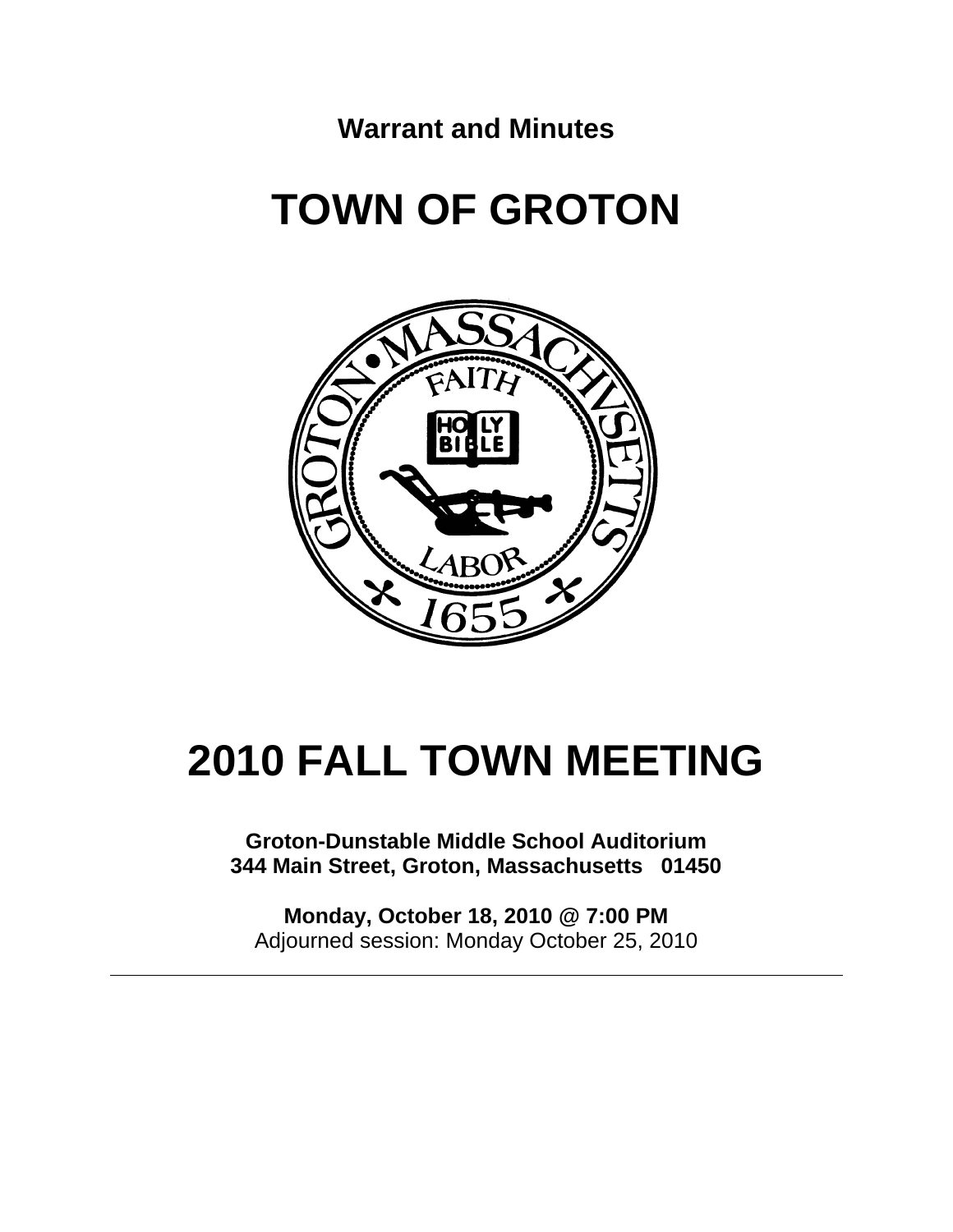# **FALL TOWN MEETING OCTOBER 18, 2010**

**Town Moderator: Town Clerk:** 

**Deputy Town Moderator Example 20 Separator Finance Committee:** 

Peter S. Cunningham, Chairman **Peter J. DiFranco** George F. Dillon, Jr., Vice-Chairman Michael F. Flynn Anna Eliot, Clerk Steven Webber, Vice Chairman Joshua A. Degen, Member Thomas L. Sangiolo Stuart M. Schulman, Member Robert Hargraves

Robert L. Gosselin, Sr. Michael F. Bouchard

Jason Kauppi Jay M. Prager, Chairman Joseph Crowley **Board of Selectmen: Georganna B. Cochran** 

# **Town Manager:**

Mark W. Haddad Patrice Garvin, Executive Assistant

**Proceedings:** 

# **The meeting was called to order at 7:01 PM on October 18, 2010.**

# **Announcements:**

- **Mr. Dillon updated the Meeting regarding the Military Community Covenant Task Force**
- **Mr. Capes updated the Meeting on the status of the Town's Master Plan. A Community Forum is scheduled for November 16 from 7 to 9 pm at the Groton Country Club.**

**It was determined that the warrant was duly posted. The reading of the warrant was waived by unanimous vote.** 

**As this Meeting is an annual meeting, no quorum is required. Approximately 209 people were in attendance.** 

Middlesex, ss. Commonwealth of Massachusetts To any Constable in the Town of Groton

Greetings:

In the name of the Commonwealth of Massachusetts, you are hereby required to notify and warn said inhabitants of the Town of Groton qualified to vote on Town affairs to assemble in the Groton-Dunstable Middle School Auditorium in said Town on Monday, the eighteenth day of October, 2010 at Seven O'clock in the evening, to consider the following: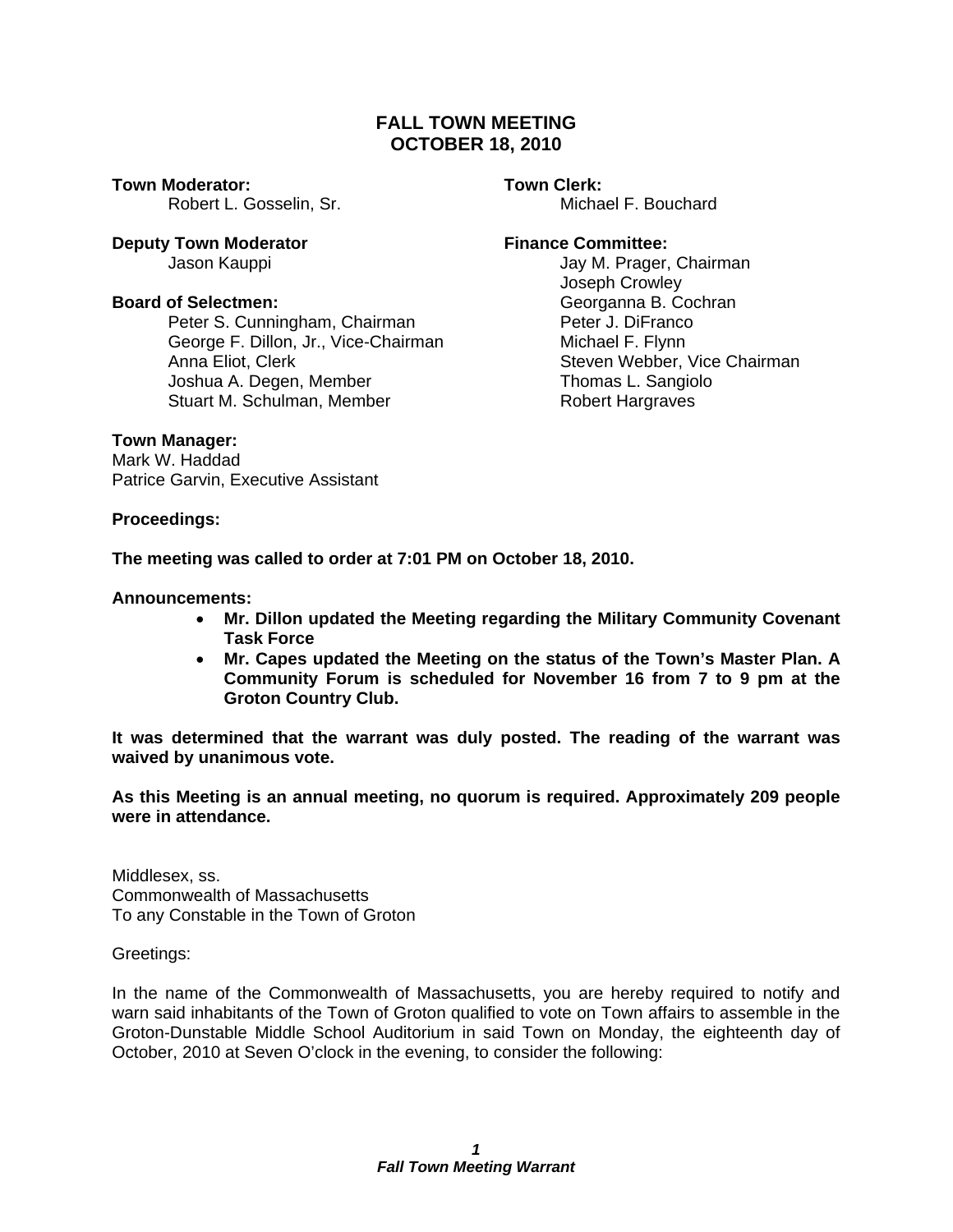# *ARTICLE LISTINGS*

| <b>Article 1:</b>  |                                                                   |    |
|--------------------|-------------------------------------------------------------------|----|
| <b>Article 2:</b>  | Amend the Fiscal Year 2011 Town Operating Budget  2               |    |
| <b>Article 3:</b>  |                                                                   |    |
| <b>Article 4:</b>  |                                                                   | 3  |
| <b>Article 5:</b>  |                                                                   | 3  |
| <b>Article 6:</b>  |                                                                   |    |
| <b>Article 7:</b>  |                                                                   |    |
| <b>Article 8:</b>  |                                                                   |    |
| <b>Article 9:</b>  |                                                                   |    |
| <b>Article 10:</b> | Community Preservation Committee Funding Accounts  6              |    |
| <b>Article 11:</b> | Community Preservation Committee Project Recommendation  7        |    |
| <b>Article 12:</b> |                                                                   |    |
| <b>Article 13</b>  |                                                                   |    |
| <b>Article 14:</b> |                                                                   |    |
| <b>Article 15:</b> |                                                                   |    |
| Article 16:        |                                                                   |    |
| <b>Article 17:</b> |                                                                   |    |
| <b>Article 18:</b> | Funding for Electric Light Department Land Purchase  11           |    |
| <b>Article 19:</b> | Borrowing Authorization to Construct New Offices  12              |    |
| <b>Article 20:</b> | Transfer of Land Between Town and Light Department  12            |    |
| <b>Article 21:</b> | Petition to the General Court for Group Insurance Legislation  13 |    |
| <b>Article 22:</b> |                                                                   |    |
| <b>Article 23:</b> | Accept Section 9D of Chapter 32B of the General Laws 14           |    |
| <b>Article 24:</b> | Accept Section 9D1/2 of Chapter 32B of the General Laws  15       |    |
| <b>Article 25:</b> |                                                                   |    |
| <b>Article 26:</b> |                                                                   |    |
| <b>Appendix A:</b> |                                                                   | 18 |
|                    |                                                                   |    |

-----------------------

# *ARTICLE 1: PRIOR YEAR BILLS*

 To see if the Town will vote to transfer from available funds, a sum or sums of money for the payment of unpaid bills from prior fiscal years, or to take any other action relative thereto.

# *BOARD OF SELECTMEN*

# **Board of Selectmen:** *Recommended Unanimously* **Finance Committee:** *Recommended Unanimously*

**Summary:** *Town Meeting approval is required to pay bills from a prior fiscal year. A list of unpaid bills will be provided at Town Meeting.* 

# **Mover: George Dillon**

**MOTION:** I move that the Town vote to transfer from the Excess and Deficiency Fund (Free Cash) the following sums of money for the payment of the following bills of a prior fiscal year: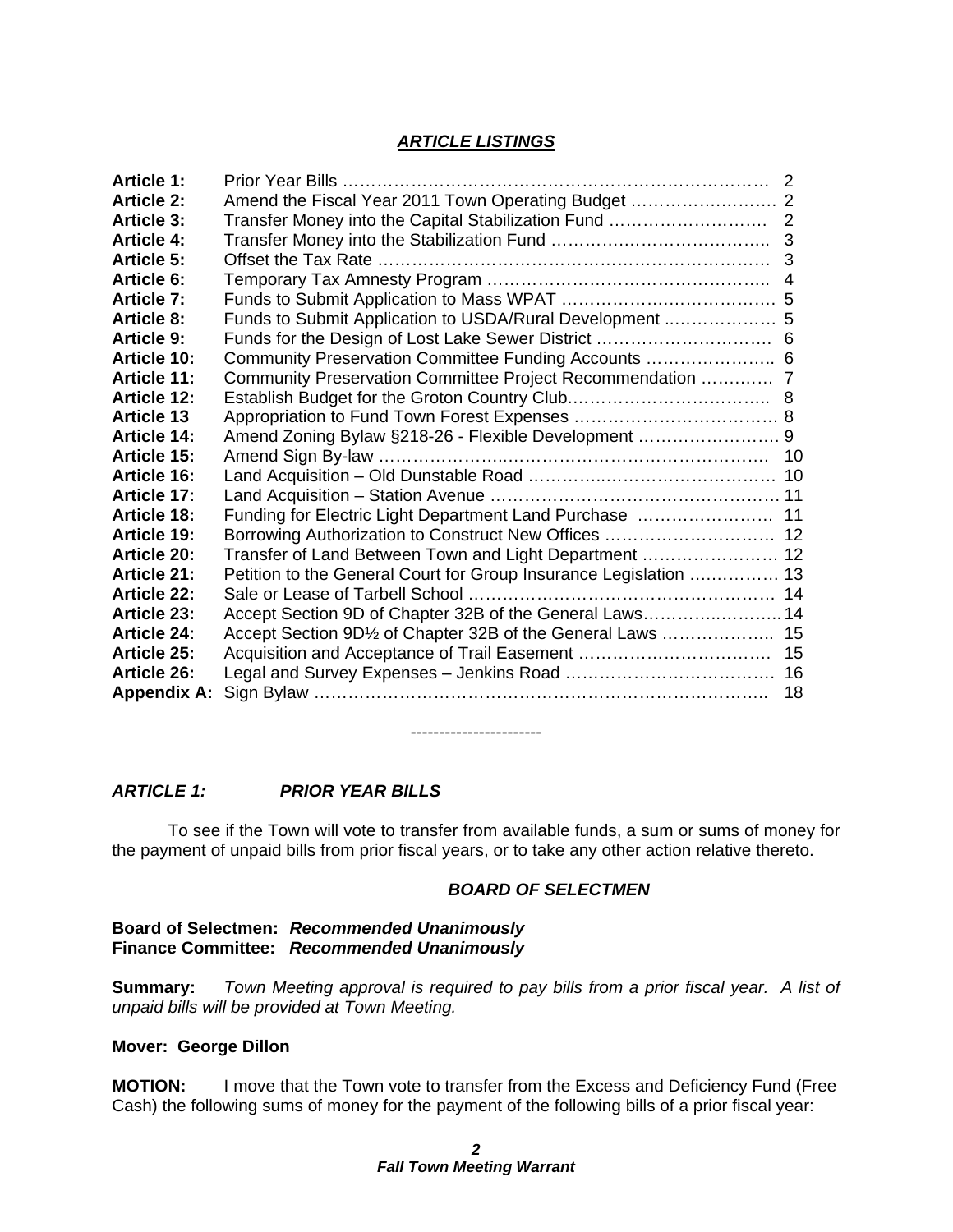Nashoba Valley Medical Center \$510.00 Montachusett Lawn Sprinkler Company \$787.00

For a total of \$1,297.00.

**Quantum of Town Meeting Vote: 4/5's Majority** 

**Moved and Seconded** 

**Vote on Article 1 main motion: Unanimous** 

# *ARTICLE 2: AMEND THE FISCAL YEAR 2011 TOWN OPERATING BUDGET*

To see if the Town will vote to amend the Fiscal Year 2011 Operating Budget as adopted under Article 5 of the April 26, 2010 Spring Town Meeting, and vote to raise and appropriate and/or transfer from available funds a sum or sums of money as may be necessary to defray the expenses of the Town for Fiscal Year 2011, or to take any other action relative thereto.

\_\_\_\_\_\_\_\_\_\_\_\_\_\_\_\_\_\_\_\_\_\_\_\_\_

# *FINANCE COMMITTEE BOARD OF SELECTMEN TOWN MANAGER*

#### **Board of Selectmen:** *Recommended Unanimously* **Finance Committee:** *Recommended Unanimously*

**Summary:** *The Fiscal Year 2011 Town Operating Budget was approved at the 2010 Spring Town Meeting in April, 2010. Any changes to this Budget would have to be made prior to setting the tax rate. The purpose of this article is to make any necessary changes to balance the FY 2011 Operating Budget. Handouts will be available at Town Meeting outlining any proposed changes.* 

#### **ARTICLE 2: AMEND FY 2011 OPERATING BUDGET Mover: George Dillon**

**MOTION:** I move that the Town vote to amend the Fiscal Year 2011 Operating Budget, as adopted under Article 5 of the April 26, 2010 Spring Town Meeting as follows, each line item to be considered as a separate appropriation for the purposes voted:

**GENERAL GOVERNMENT:** By increasing the General Government appropriation from \$1,537,967 to \$1,540,967 so as to increase Line Item 1031 – "Town Manager Wages" by \$3,000, from \$40,991 to 43,991.

**Quantum of Town Meeting Vote: Majority** 

**Moved and Seconded** 

**Vote on General Government motion: Unanimous**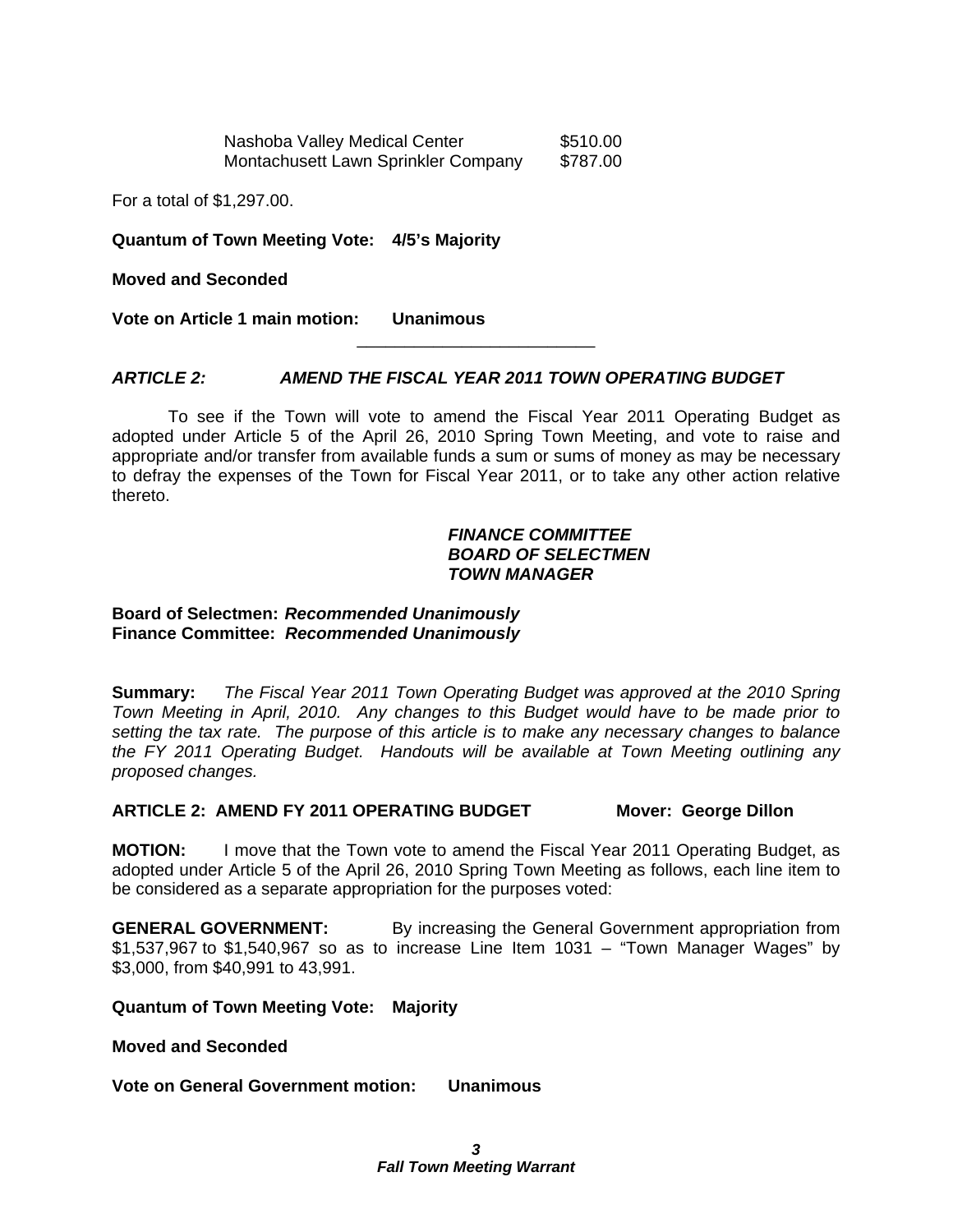**LAND USE DEPARTMENTS:** By increasing the Land Use Department appropriation from \$345,241 to \$362,441 so as to increase Line Item 1240 – "Building Inspector Salaries" by \$11,200, from \$56,179 to \$67,379 and Line Item 1241 – "Building Inspector Wages" by \$6,000, from \$49,944 to \$55,944.

**Quantum of Town Meeting Vote: Majority** 

# **Moved and Seconded**

**Vote on Land Use Departments motion: Majority** 

**PROTECTION OF PERSONS & PROPERTY:** By increasing the Protection of Persons and Property appropriation from  $$2,665,822$  to  $$2,669,222$  so as to increase Line Item 1300 – "Police Department Salaries" by \$3,400, from \$108,482 to \$111,882.

# **Quantum of Town Meeting Vote: Majority**

# **Moved and Seconded**

**Vote on Protection of Persons and Property motion: Unanimous** 

**DEBT SERVICE:** By increasing the Debt Service Appropriation from \$1,146,770 to \$1,170,090 so as to increase Line Item 2000 - "Long Term Debt – Principal – Town" by \$23,320, from \$729,895 to \$753,215.

**Quantum of Town Meeting Vote: Majority** 

**Moved and Seconded** 

**Vote on Debt Service motion: Unanimous** 

**EMPLOYEE BENEFITS:** By increasing the Employee Benefits appropriation from \$2,705,801 to \$2,720,801 so as to increase Line Item 3002 – "Unemployment Compensation" by \$15,000 from \$40,000 to \$55,000.

**Quantum of Town Meeting Vote: Majority** 

**Moved and Seconded** 

**Vote on Employee Benefits motion: Unanimous** 

And raise and appropriate the sum of \$61,920 to fund said increases; And

**SEWER ENTERPRISE:** By increasing the Sewer Enterprise appropriation from \$776,124 to \$829,610, an increase of \$53,486, and further, to fund this increase, transfer the sum of \$40,486 from Sewer Revenues Reserved for Debt Service and transfer \$13,000 from Sewer Enterprise Excess and Deficiency.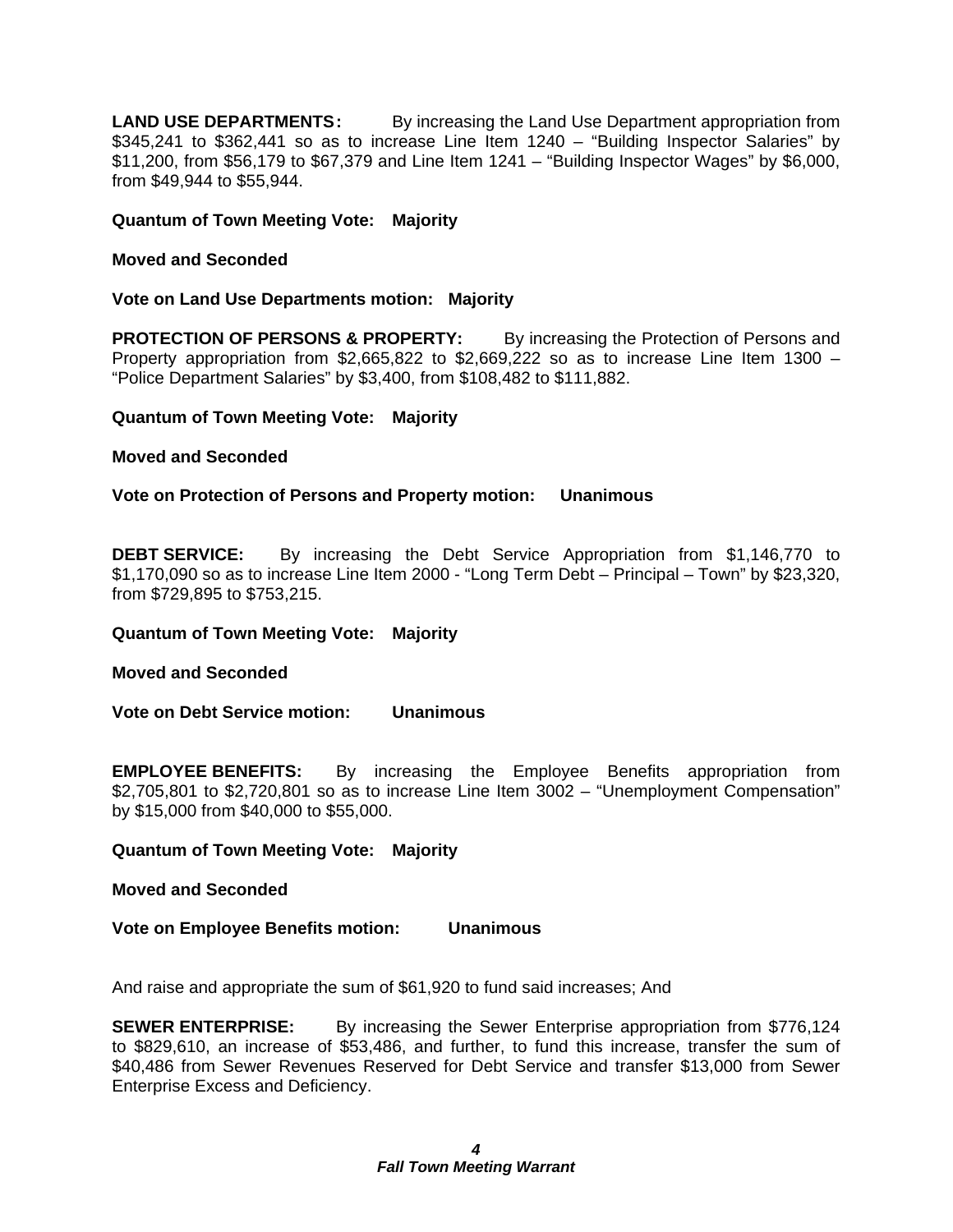**Quantum of Town Meeting Vote: Majority** 

**Moved and Seconded** 

**Vote on Sewer Enterprise motion: Unanimous**

# *ARTICLE 3: TRANSFER MONEY INTO THE CAPITAL STABILIZATION FUND*

 To see if the Town will vote to raise and appropriate and/or transfer from available funds, a sum or sums of money to be added to the sum already on deposit in the Capital Stabilization Fund, or to take any other action relative thereto.

\_\_\_\_\_\_\_\_\_\_\_\_\_\_\_\_\_\_\_\_\_\_\_\_\_

# *BOARD OF SELECTMEN*

#### **Board of Selectmen:** *Recommended Unanimously* **Finance Committee:** *Recommended Unanimously*

**Summary:** *The Spring Town Meeting appropriated \$345,100 from the Capital Stabilization Fund to fund the FY 2011 Capital Budget. At a minimum, this amount should be returned to the Capital Stabilization Fund. The Fund has a balance of approximately \$200,000. The financial management goal is to achieve and maintain a balance in the Capital Stabilization Fund equal to 1.5% of the total annual budget. Any balance beyond the 1.5% level should be added to the Capital Stabilization Fund in conjunction with the Capital Plan to reduce overall borrowing and associated costs. The target amount for the Capital Stabilization Fund will be provided at Town Meeting.* 

# **Mover: George Dillon**

**MOTION:** I move that the Town vote to transfer the sum of \$345,100 from the Excess and Deficiency Fund (Free Cash) to be added to the sum already on deposit in the Capital Stabilization Fund.

# **Quantum of Town Meeting Vote: 2/3's Majority**

# **Moved and Seconded**

**Vote on Article 3 main motion: Chair declared 2/3 majority. 7 voters did not contest.** 

\_\_\_\_\_\_\_\_\_\_\_\_\_\_\_\_\_\_\_\_\_\_\_\_\_

# *ARTICLE 4: TRANSFER MONEY INTO THE STABILIZATION FUND*

To see if the Town will vote to raise and appropriate and/or transfer from available funds a sum or sums of money to be added to the sum already on deposit in the Stabilization Fund, or to take any other action relative thereto.

# *BOARD OF SELECTMEN*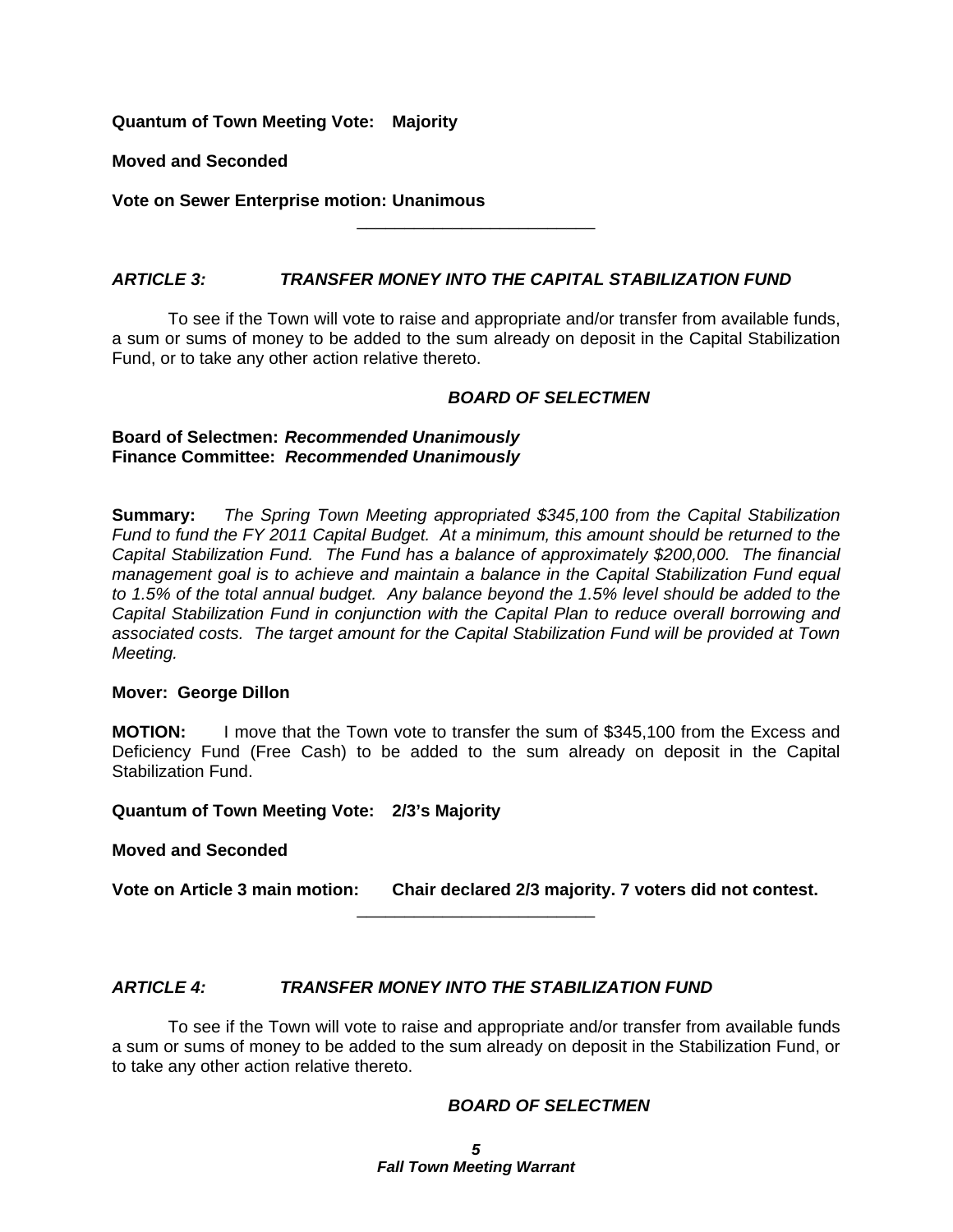# **Board of Selectmen:** *Recommended Unanimously* **Finance Committee:** *Recommended Unanimously*

**Summary:** *The balance in this fund is approximately \$1.2 million. The financial management goal is to achieve and maintain a balance in the Stabilization Fund equal to 5% of the total annual budget. The target amount for the Stabilization Fund will be provided at Town Meeting.* 

# **Mover: George Dillon**

**MOTION:** I move that the Town vote to transfer the sum of \$150,000 from the Excess and Deficiency Fund (Free Cash) to be added to the sum already on deposit in the Stabilization Fund.

**Quantum of Town Meeting Vote: 2/3's Majority** 

**Moved and Seconded** 

**Vote on Article 4 main motion: Unanimous** 

# *ARTICLE 5: OFFSET THE TAX RATE*

 To see if the Town will vote to transfer a sum of money from the General Excess and Deficiency Fund (Free Cash) or from other available funds for the purpose of affecting the tax rate for the period beginning July 1, 2010, or to take any other action relative thereto.

\_\_\_\_\_\_\_\_\_\_\_\_\_\_\_\_\_\_\_\_\_\_\_\_\_

# *BOARD OF SELECTMEN*

# **Board of Selectmen:** *Recommended Unanimously* **Finance Committee:** *Recommended Unanimously*

**Summary:** *The intent of this article is to use a portion of Free Cash or General Stabilization Fund monies as a funding source for the FY 2011 Budget in order to lower the amount of money required to be raised from taxes or to balance a deficit budget. The amount of Free Cash and General Stabilization Fund monies available for appropriation will be provided at Town Meeting.* 

#### **Mover: Stuart Schulman**

**MOTION A:** I move that the Town vote to transfer the sum of \$100,000 from the Excess and Deficiency Fund (Free Cash) for the purpose of affecting the tax rate for the period beginning July 1, 2010.

# **Quantum of Town Meeting Vote: Majority**

# **Moved and Seconded**

**Vote on Article 5 main motion: Majority**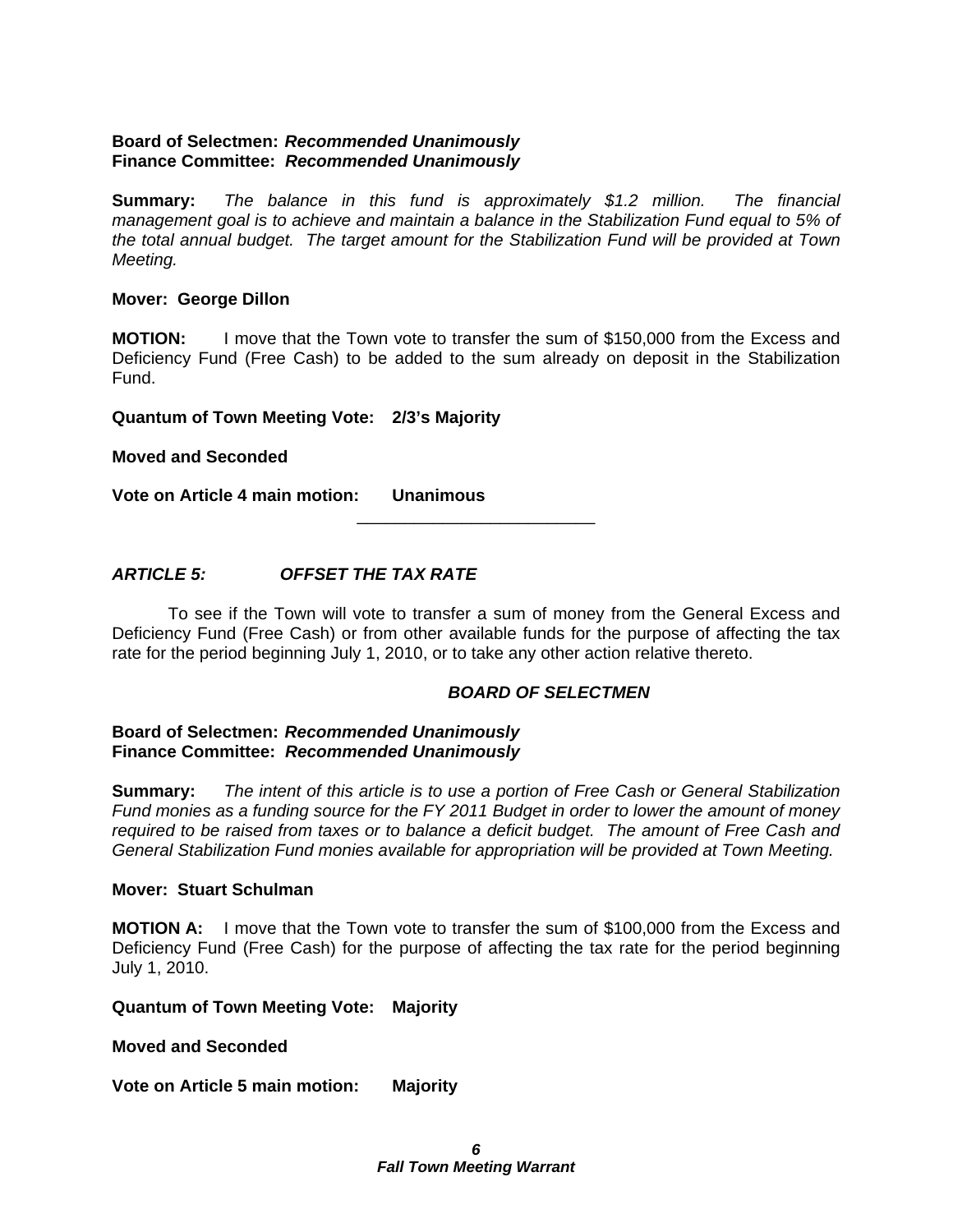# *ARTICLE 6: TEMPORARY TAX AMNESTY PROGRAM*

 To see if the Town will vote to enact a temporary tax amnesty program, in accordance with Section 68 of Chapter 188 of the Acts of 2010, in order to encourage the payment of certain delinquent tax obligations as follows:

\_\_\_\_\_\_\_\_\_\_\_\_\_\_\_\_\_\_\_\_\_\_\_\_\_

TOWN OF GROTON TAX AMNESTY PROGRAM

- Section 1. Amnesty Period The amnesty program shall begin on October 19, 2010 and end on June 30, 2011.
- Section 2. Program Scope A taxpayer who meets all eligibility requirements set forth in Section 3 shall receive a waiver of 100% of the total accrued tax title interest owed on any of the following types of tax liabilities upon full payment of the outstanding liability, by the end of the amnesty period:

Real Estate Taxes assessed in FY1994 through FY2004.

Section 3. Eligibility Requirements - Each account considered for amnesty must be paid in full with a single installment before June 30, 2011. All tax title accounts having balances remaining due for the tax years, 1994 through 2004 that are paid in full will automatically receive the benefit of this amnesty program for tax title interest on those years. No amnesty benefits will be applied to balances in tax title beyond 2004.

or to take any other action relative thereto.

# *TREASURER/TAX COLLECTOR*

# **Board of Selectmen:** *Recommended Unanimously* **Finance Committee:** *Recommended Unanimously*

**Summary:** *Recently, Governor Patrick signed into law a Municipal Relief Package. Part of that package offers local communities the opportunity to adopt a temporary tax amnesty program in order to motivate tax payers who may be struggling to pay delinquent tax balances and added interest. The Amnesty Program would allow tax payers within strict parameters to be relieved of the interest portion of their obligation to the Town. The accounts that remain on the books with balances for the years 1994 through 2004 have accumulated an amount of interest that now exceeds the original principal. The Amnesty Program would be a way for the tax payers affected to pay off the tax obligation and get out from under an out of balance situation. The temporary window of opportunity will encourage tax payers to pay off old balances before the end of this fiscal year.* 

# **Mover: Stuart Schulman**

**MOTION:** I move that the Town vote to enact a temporary tax amnesty program, in accordance with Section 68 of Chapter 188 of the Acts of 2010, in order to encourage the payment of certain delinquent tax obligations, as printed in the Warrant.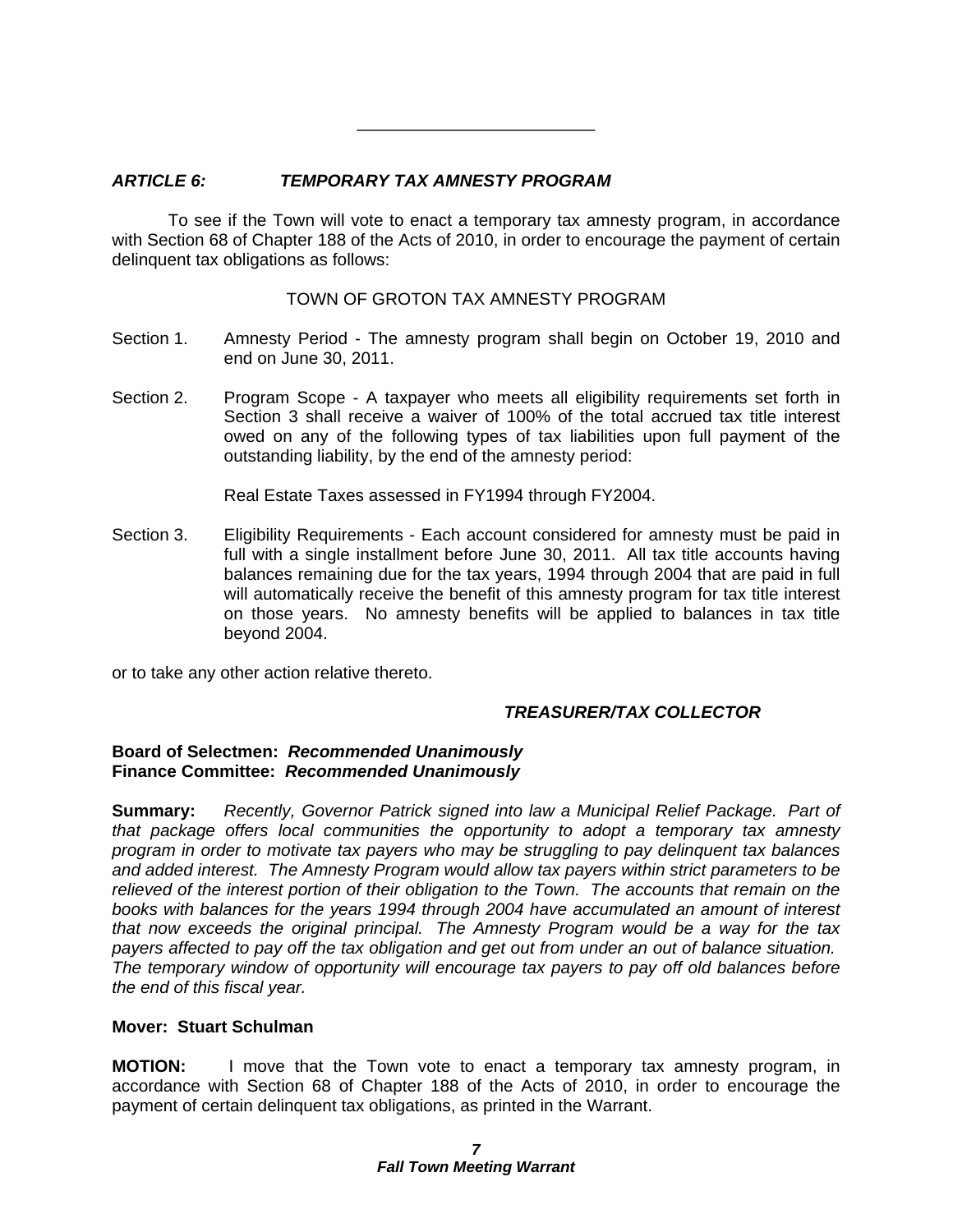**Quantum of Town Meeting Vote: Majority** 

**Moved and Seconded** 

**Vote on Article 6 main motion: Majority** 

# *ARTICLE 7: FUNDS TO SUBMIT APPLICATION TO MASS WPAT*

To see if the Town will vote to raise and appropriate, transfer from available funds and/or borrow a sum or sums of money for the preparation and submission of the initial application by the Town of Groton to the Massachusetts Water Pollution Abatement Trust (WPAT) for a low interest loan to be used for the construction of sewer infrastructure in the Lost Lake Needs Area, said appropriation to be expended by the Board of Selectmen, on behalf of the Lost Lake Sewer Advisory Committee, or to take any other action relative thereto.

\_\_\_\_\_\_\_\_\_\_\_\_\_\_\_\_\_\_\_\_\_\_\_\_\_

# *BOARD OF SELECTMEN*

# **Board of Selectmen:** *Recommended Unanimously* **Finance Committee:** *Recommended Unanimously*

**Summary**: *The proposed expenditure is to create and submit the initial application to the Massachusetts Water Pollution Abatement Trust to determine if the town qualifies for low interest loans related to the construction of a Waste Water Treatment Facility and Collection System to service the Lost Lake Needs Area. Completion of the application package requires a good deal of sophisticated financial and complicated engineering data and is most efficiently done by an engineering firm with knowledge and experience in preparing applications of this type. Using an experienced engineering firm to complete, prepare, and submit the application significantly improves the likelihood that the application will be accepted the first time and will help minimize the elapsed time between application submission and a decision. This includes representing the town at the Department of Environmental Protection (DEP) public hearing. The State Revolving Fund (SRF) Loan Program is currently at 2 percent interest paid over a 20-year period. Obtaining relatively low interest rates and favorable loan payback durations will contribute toward keeping the costs of the project to the Town and ratepayers as low possible.* 

# **Mover: Joshua Degen**

**MOTION:** I move that the Town vote to transfer the sum of \$5,000 from the Excess and Deficiency Fund (Free Cash) for the preparation and submission of the initial application by the Town of Groton to the Massachusetts Water Pollution Abatement Trust (WPAT) for a low interest loan to be used for the construction of sewer infrastructure in the Lost Lake Needs Area, said appropriation to be expended by the Board of Selectmen, on behalf of the Lost Lake Sewer Advisory Committee.

# **Quantum of Town Meeting Vote: Majority**

**Moved and Seconded**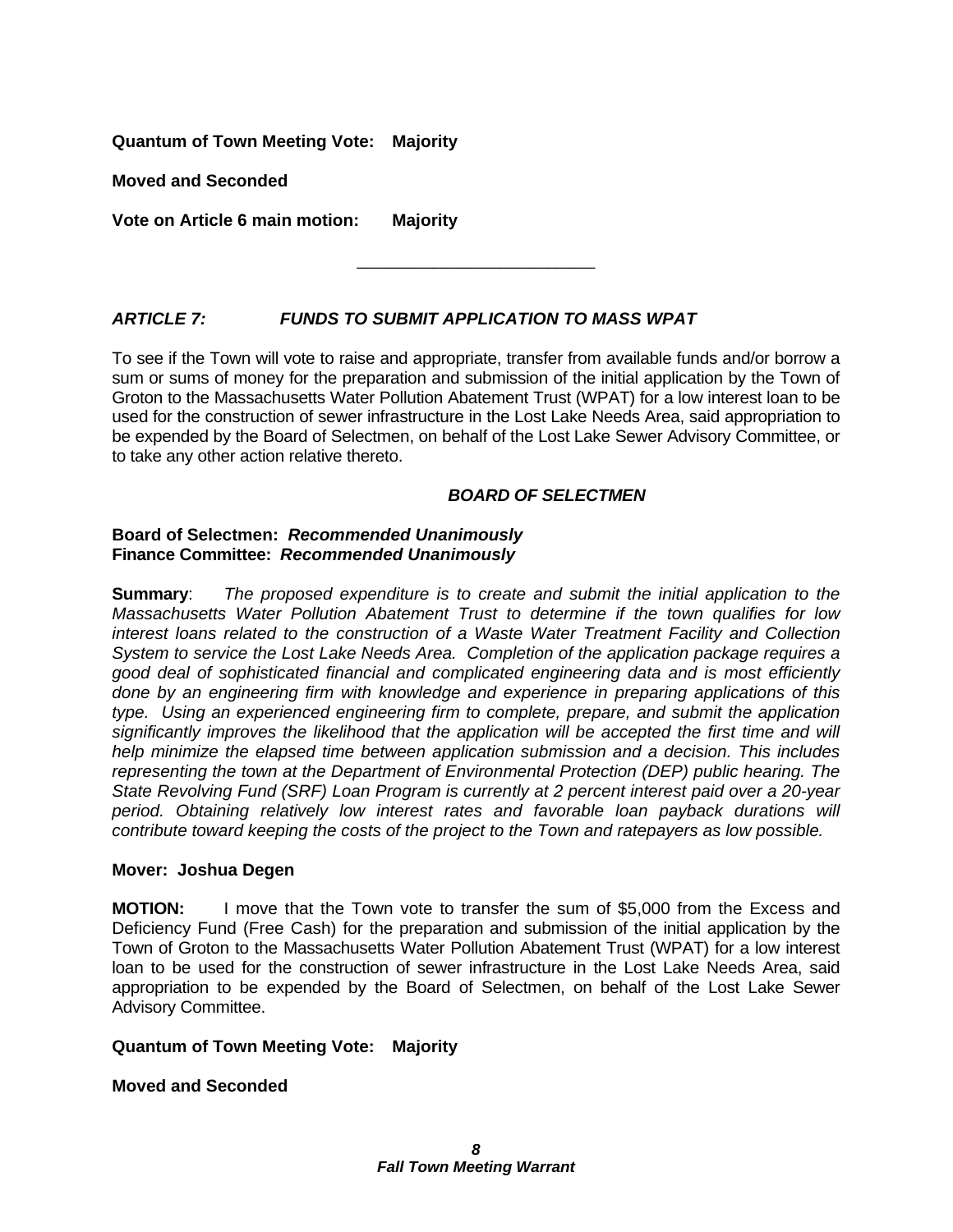# **Discussion:**

A presentation was made by the Lost Lake Sewer Committee (Appendix A)

**Vote on Article 7 main motion: Majority** 

# *ARTICLE 8: FUNDS TO SUBMIT APPLICATION TO USDA/ RURAL DEVELOPMENT*

\_\_\_\_\_\_\_\_\_\_\_\_\_\_\_\_\_\_\_\_\_\_\_\_\_

 To see if the Town will vote to raise and appropriate, transfer from available funds and/or borrow a sum or sums of money for the preparation and submission of an application by the Town of Groton to the United States Department of Agriculture Rural Development (USDA RD) program for grants and/or low interest loans to be used for the design and construction of sewer infrastructure in the Lost Lake Needs Area, said appropriation to be expended by the Board of Selectmen, on behalf of the Lost Lake Sewer Advisory Committee, or to take any other action relative thereto.

# *BOARD OF SELECTMEN*

#### **Board of Selectmen:** *Recommended Unanimously*  **Finance Committee:** *Recommended Unanimously*

# **Mover: Joshua Degen**

**MOTION:** I move that the Town vote to transfer the sum of \$12,000 from the Excess and Deficiency Fund (Free Cash) for the preparation and submission of an application by the Town of Groton to the United States Department of Agriculture Rural Development (USDA RD) program for grants and/or low interest loans to be used for the design and construction of sewer infrastructure in the Lost Lake Needs Area, said appropriation to be expended by the Board of Selectmen, on behalf of the Lost Lake Sewer Advisory Committee.

**Summary**: *The proposed expenditure is to create and submit an application to the United States Department of Agriculture Rural Development program for grants and/or low interest loans related to the design and construction of a Waste Water Treatment Facility and Collection System to service the Lost Lake Needs Area. The application package consists of an application, environmental report, and engineering report. Preparation of this package requires extensive financial and complicated engineering data and is most efficiently done by an engineering firm with knowledge and experience in preparing applications of this type. Using an experienced engineering firm to complete, prepare, and submit the application package significantly improves the likelihood that the application will be accepted the first time and will help minimize the elapsed time between application submission and a decision. The interest rates associated with this Federal government program are determined at the time of loan closing, with the Town receiving the agency's lowest rate at that point in time. Obtaining outright grants and relatively low interest rates with favorable loan payback durations will contribute toward keeping the costs of the project to the Town and rate payers as low possible.* 

# **Quantum of Town Meeting Vote: Majority**

**Moved and Seconded**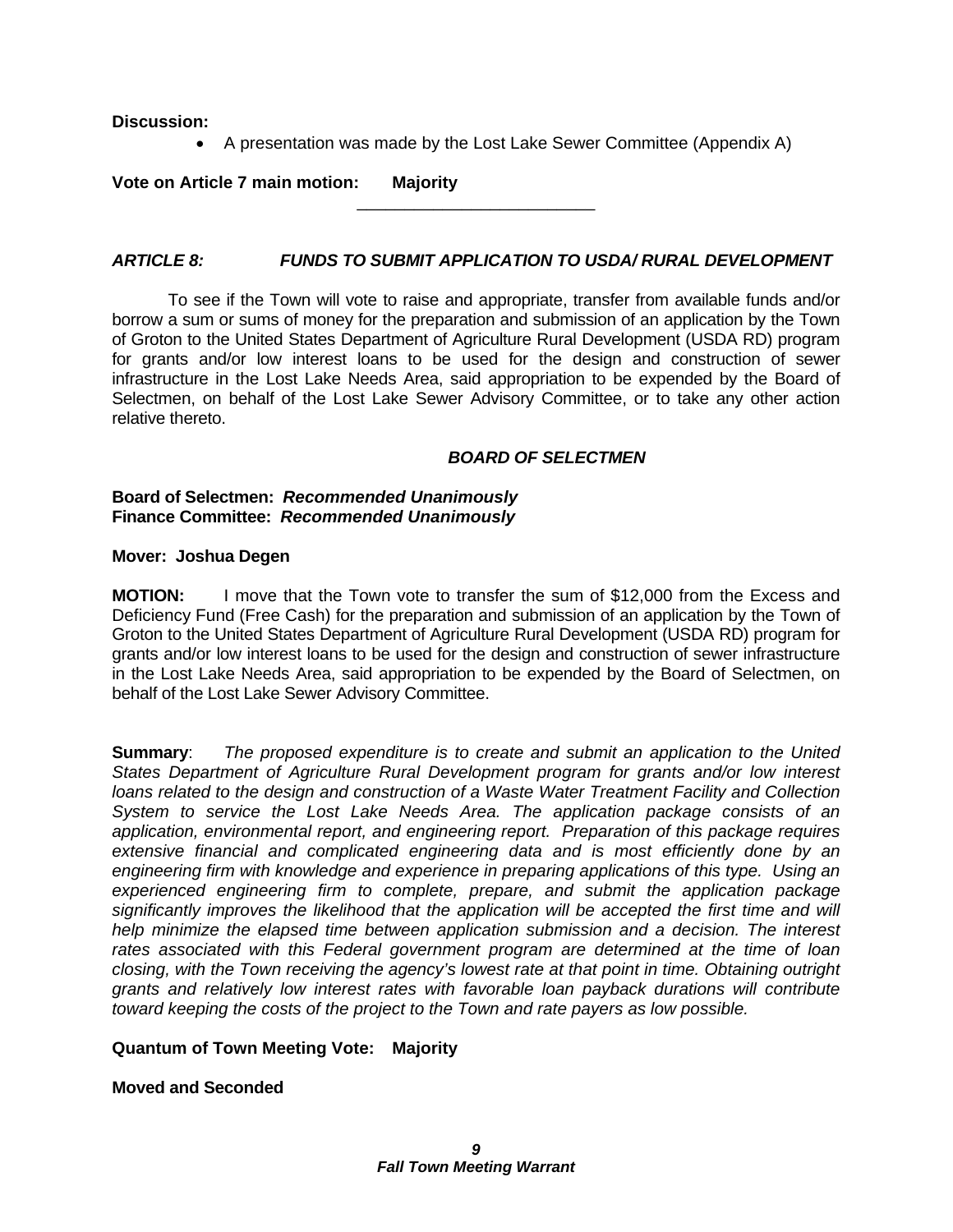**Discussion:** 

• 30% grant is possible

**Vote on Article 8 main motion: Majority** 

# *ARTICLE 9: FUNDS FOR THE DESIGN OF LOST LAKE SEWER DISTRICT*

 To see if the Town will vote to raise and appropriate, transfer from available funds and/or borrow a sum or sums of money for engineering, preliminary design, design and contractor bidding services, and all other costs related to the construction of a sewer infrastructure in the Lost Lake Needs Area, said appropriation to be expended by the Board of Selectmen, on behalf of the Lost Lake Sewer Advisory Committee, or to take any other action relative thereto.

\_\_\_\_\_\_\_\_\_\_\_\_\_\_\_\_\_\_\_\_\_\_\_\_\_

# *BOARD OF SELECTMEN*

# **Board of Selectmen: Recommendation: postpone the Article indefinitely Finance Committee: Recommendation: postpone the Article indefinitely**

**Summary**: *The proposed expenditure is for engineering, design and biding services related to creation of a Waste Water Treatment Facility and Collection System to service the Lost Lake Needs Area. This expenditure will provide the Town with a shovel-ready project and includes preliminary and final design; land surveys, including boring samples; municipal, State and Federal permitting; and contractor bidding services. The contractor bidding services include system design, bid solicitation (including sub-bids), preparation of contract documents, review of bids, assistance in contractor selection process. At the end of this process the Town of Groton enters into appropriate agreements.* 

# **Mover: Stuart Schulman**

**MOTION A:** I move that the Town vote to raise and appropriate, transfer from available funds and/or borrow a sum or sums of money for engineering, preliminary design, design and contractor bidding services, and all other costs related to the construction of a sewer infrastructure in the Lost Lake Needs Area, said appropriation to be expended by the Board of Selectmen, on behalf of the Lost Lake Sewer Advisory Committee.

# **Moved and Seconded**

**MOTION B:** I move that Article 9 be indefinitely postponed.

**Quantum of Town Meeting Vote: Majority** 

**Vote on motion to indefinitely postpone Article 9: Unanimous** 

*ARTICLE 10: COMMUNITY PRESERVATION COMMITTEE FUNDING ACCOUNTS*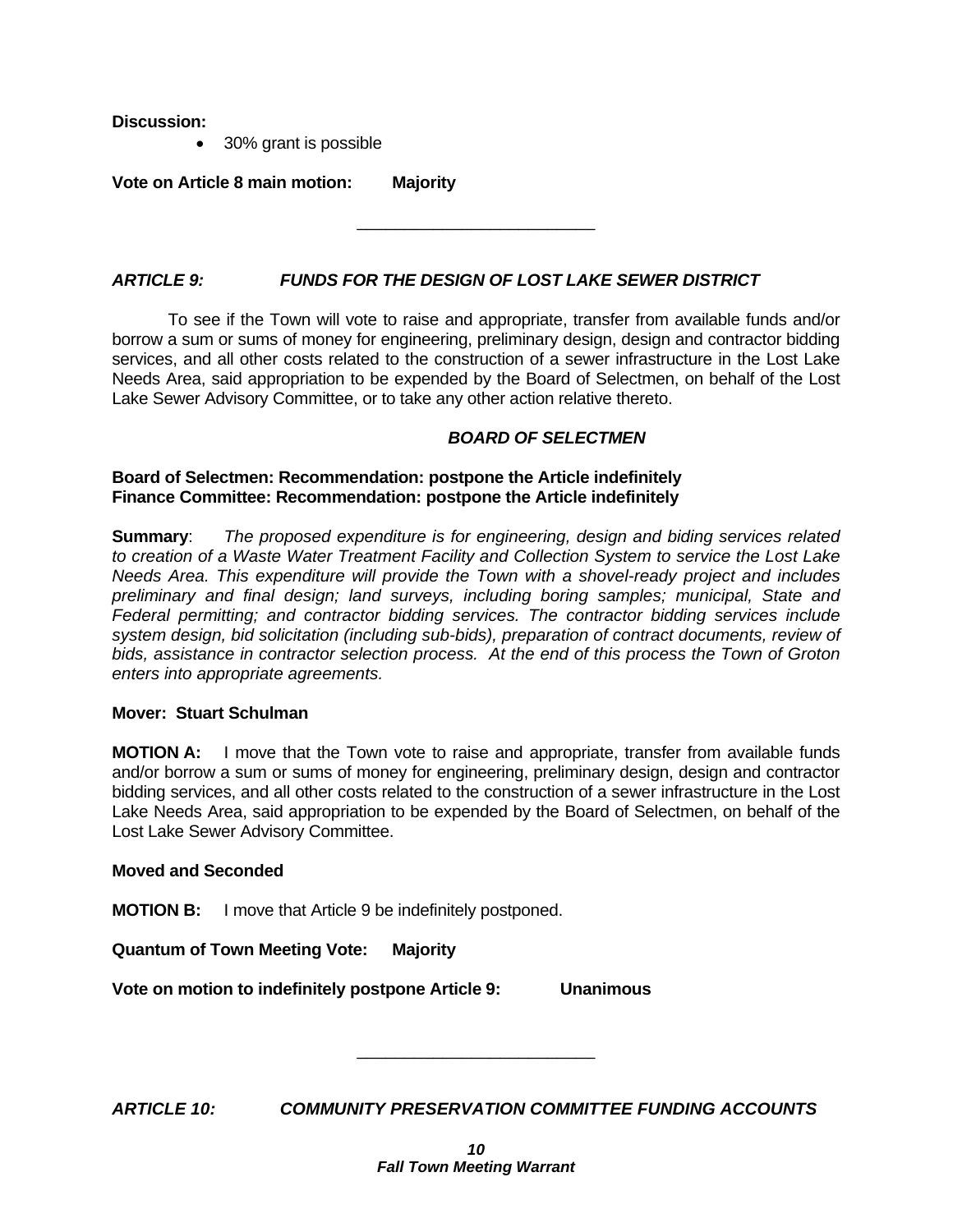To see if the Town will vote to amend the vote taken under Article 10 of the 2010 Spring Town Meeting Warrant by amending the Fiscal Year 2011 allocation to the Community Preservation Committee's sub accounts as follows:

|                                   | <b>Original Allocation</b> | <b>Revised Allocation</b> |
|-----------------------------------|----------------------------|---------------------------|
| <b>CPC Operating Expenses:</b>    | \$26,000                   | \$36,000                  |
| Open Space Reserve:               | \$52,000                   | \$72,000                  |
| <b>Historic Resource Reserve:</b> | \$52,000                   | \$72,000                  |
| <b>Community Housing Reserve:</b> | \$52,000                   | \$72,000                  |
| <b>Unallocated Reserve:</b>       | \$338,000                  | \$468,000                 |

or to take any other action relative thereto.

# *COMMUNITY PRESERVATION COMMITTEE*

#### **Board of Selectmen:** *Recommended Unanimously* **Finance Committee:** *Recommended Unanimously*

**Summary:** *When the original allocation took place at the Spring Town Meeting, the amount of reimbursement from the Commonwealth was not known and the allocation was based solely on the Town's Community Preservation Fund revenues. The purpose of this article is to account for the additional state Community Preservation Reimbursement and make the appropriate allocations to the various sub-accounts. Please note, that with the exception of the CPC Operating Expenses, none of these funds will be spent without approval at Town Meeting.* 

# **Mover: Peter Cunningham**

**MOTION:** I move that the Town vote to amend the vote taken under Article 10 of the 2010 Spring Town Meeting Warrant by amending the Fiscal Year 2011 allocation of revenues to the Community Preservation Fund to the Community Preservation Committee's sub accounts as follows:

|                                   | <b>Original Allocation</b> | <b>Revised Allocation</b> |
|-----------------------------------|----------------------------|---------------------------|
| <b>CPC Operating Expenses:</b>    | \$26,000                   | \$35,379                  |
| Open Space Reserve:               | \$52,000                   | \$72,000                  |
| <b>Historic Resource Reserve:</b> | \$52,000                   | \$72,000                  |
| <b>Community Housing Reserve:</b> | \$52,000                   | \$72,000                  |
| <b>Unallocated Reserve:</b>       | \$338,000                  | \$468,000                 |

# **Quantum of Town Meeting Vote: Majority**

**Moved and Seconded** 

**Vote on Article 10 main motion: Chair declares Majority Vote** 

*ARTICLE 11: CPC PROJECT RECOMMENDATION*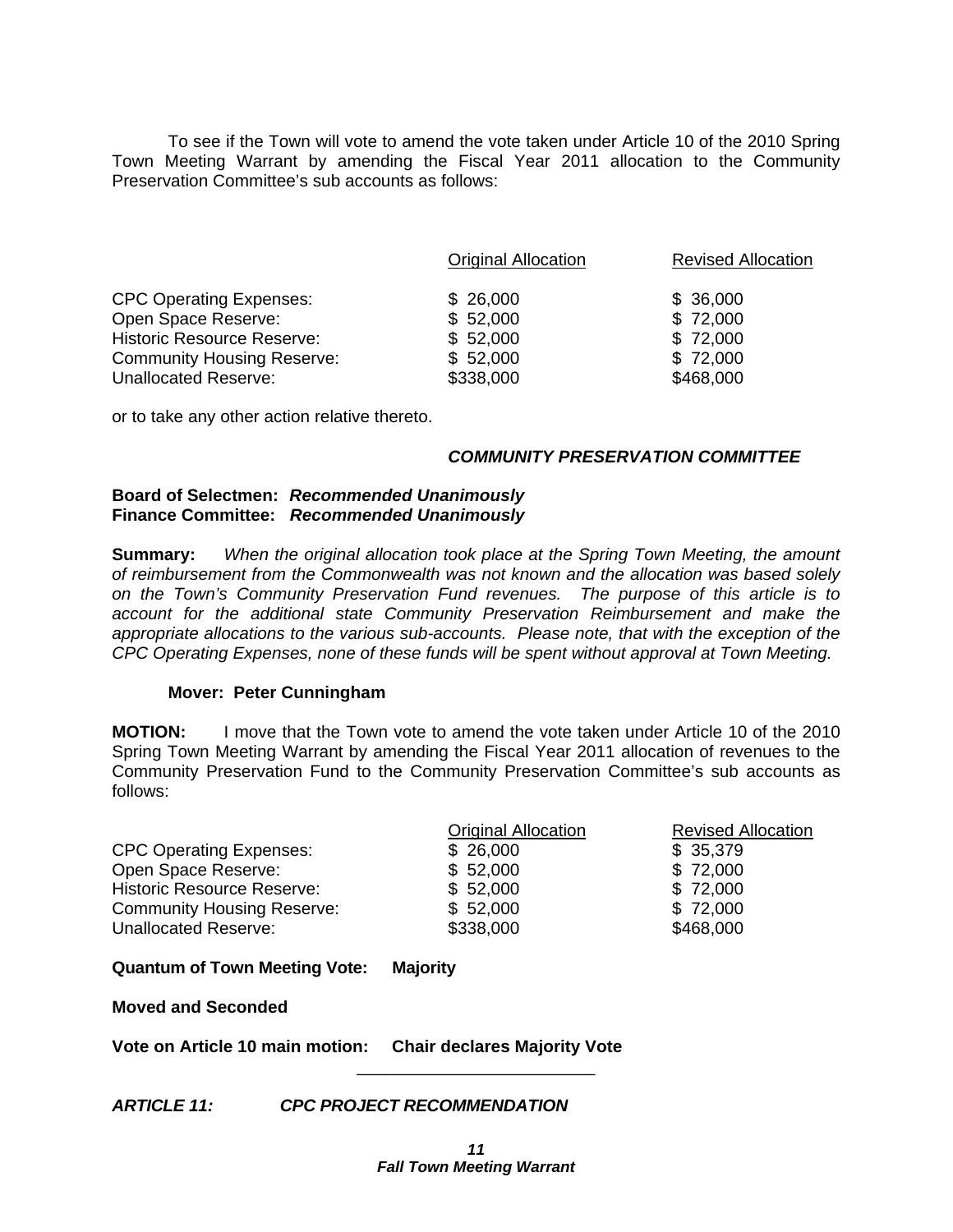To see if the Town will vote to adopt and approve the recommendations of the Community Preservation Committee for Fiscal Year 2011, and further, vote to implement such recommendations by appropriating the following sum or sums of money from the Community Preservation Fund established pursuant to Chapter 44B of the General Laws:

CPC Proposal A: Millstone Field Project: \$20,000

or to take any other action relative thereto.

# *COMMUNITY PRESERVATION COMMITTEE*

#### **Board of Selectmen:** *Recommended Unanimously* **Finance Committee:** *Recommended Unanimously*

**Summary:** *The Groton Parks Commission has requested funds to prepare a Division of Conservation Services PARC Grant Application and a property appraisal to acquire a 15.5 acre parcel (more or less) on Cow Pond Brook Road adjacent to the Groton Department of Public Works Garage for the purpose of creating multi-use playing fields.* 

# **Mover: Peter Cunningham**

I move that the Town vote, pursuant to Massachusetts General Laws, Chapter 44B, Section 5, to appropriate the sum of \$20,000 from the Community Preservation Fund Unallocated Reserve to fund Community Preservation Application 2011-05 "Millstone Field Project."

# **Quantum of Town Meeting Vote: Majority**

# **Moved and Seconded**

# **Discussion:**

- Unanimous support by the Planning Board
- Unanimous support by the Finance Committee
- Unanimous support by the Board of Selectmen
- Park Commission grant supports this project

# **Vote on Article 11 main motion: Majority**

# *ARTICLE 12: ESTABLISH BUDGET FOR THE GROTON COUNTRY CLUB*

 To see if the Town will vote to amend the Fiscal Year 2011 Town Operating Budget and appropriate and/or transfer a sum or sums of money from the Receipts Reserved for the Groton Country Club to new budget line items 1700-1703 to be established within the Library and Citizens' Services division of the budget, as detailed below, for Groton Country Club operations, each item to be considered a separate appropriation for the purposes voted:

| 1700 Salaries: | \$107,150 |
|----------------|-----------|
| 1701 Wages:    | \$46,750  |
| 1702 Expenses  | \$162,550 |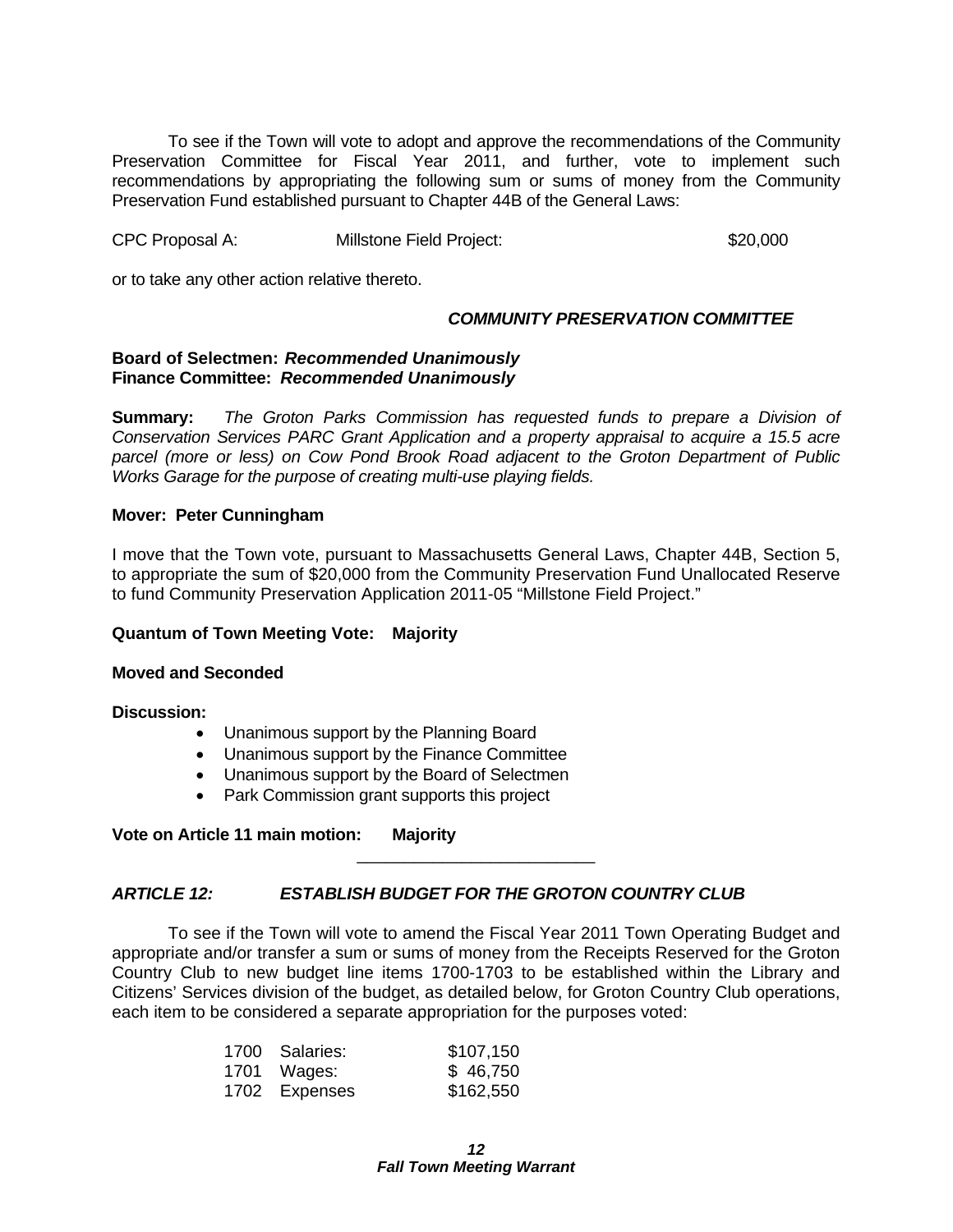1703 Minor Capital \$ 20,000

Total \$336,450

or to take any other action relative thereto.

# *BOARD OF SELECTMEN*

#### **Board of Selectmen:** *Recommendation – Unanimous*   **Finance Committee:** *Recommended (6 In Favor – 1 Against)*

**Summary:** *With the dissolving of the authorization of the Groton Country Club and Recreation Authority, and the expiration of the lease agreement between the Town and the Authority, the Town needs to establish a funding mechanism and authorization for the Country Club to continue to operate. The purpose of this article is to establish a line item budget for the Country Club from October 18, 2010 through June 30, 2011. User fees from the Country Club will be added to the Town's Local Receipts in order to fund the appropriation.* 

# **Mover: George Dillon**

**MOTION:** I move that the Town vote to amend the Fiscal Year 2011 Town Operating Budget and appropriate and transfer the sum of \$336,450 from the Receipts of the Groton Country Club to new budget line items 1700-1703 to be established within the Library and Citizens' Services division of the budget, as detailed below, for Groton Country Club operations for the period covering November 1, 2010 to June 30, 2011, each item to be considered a separate appropriation for the purposes voted:

| 1700 Salaries:<br>1701 Wages:<br>1702 Expenses<br>1703 Minor Capital | \$107,150<br>\$46,750<br>\$162,550<br>\$20,000 |
|----------------------------------------------------------------------|------------------------------------------------|
| Total                                                                | \$336,450                                      |

# **Quantum of Town Meeting Vote: Majority**

# **Moved and Seconded**

# **Discussion:**

- Mr. DiFranco read a Finance Committee minority report, written by Mr. Prager (who could not attend) into the record (Appendix B).
- Mr. Shulman: No appropriation is being requested. The CC loan has been paid.
- Mr. Webber: Supports the article as the operation of the club keeps the property being used, and in a usable state.
- Board of Selectmen: Unanimous support for the article
- Mr. Manugian: This is an "accounting article". Favors keeping budgets separate in order to track performance.
- Mr. Hopper: A break-even operation is different than a "for profit" operation. The Club has returned \$70,000 every year during the life of the bond, except last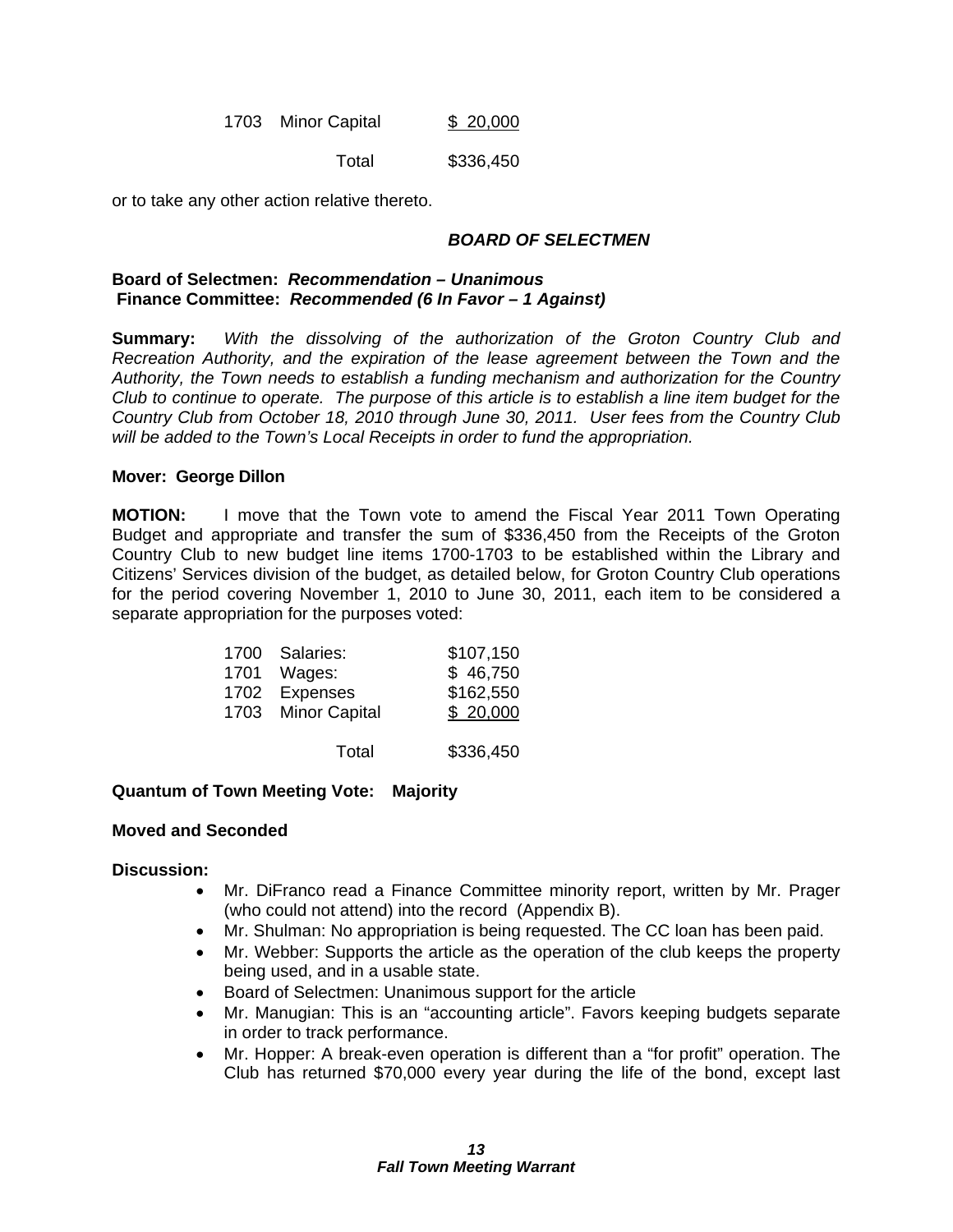year. There are others benefits to a community club such as the savings for free play by the school team.

- Mr. Boles: The Country Club could be seen as, essentially, an enterprise fund, but within the town.
- Mr. Hargraves: Supports the article..Favors the transparent budget.
- Mr. DiFranco: Supports the article
- Member of the Public: This is a community facility and provides benefits in community socializing. Supports the article.

#### **Motion to Move the Question**

 **Quantum of vote: 2/3s majority Vote on the Motion to Move the Question: Unanimous** 

**Vote on Article 12 Main Motion: Majority** 

*ARTICLE 13: APPROPRIATION TO FUND TOWN FOREST EXPENSES* 

 To see if the Town will vote to appropriate a sum or sums of money from Receipts Reserved for the Town Forest to Town Forest Expenses, or to take any other action relative thereto.

\_\_\_\_\_\_\_\_\_\_\_\_\_\_\_\_\_\_\_\_\_\_\_\_\_

# *BOARD OF SELECTMEN*

# **Board of Selectmen:** *Recommended Unanimously* **Finance Committee:** *Recommended Unanimously*

**Summary:** *The Town Forest Committee anticipates certain operational expenses to occur over the next several years and this appropriation allows a small amount of funds to be readily available for those expenses. The funds will remain in a special account and be used only for Town Forest operational expenditures.* 

# **Mover: Joshua Degen**

**MOTION:** I move that the Town vote to transfer the sum of \$5,000 from Receipts Reserved for the Town Forest to Town Forest Expenses.

**Quantum of Town Meeting Vote: Majority** 

**Moved and Seconded** 

**Vote on Article 13 main motion: Unanimous** 

*ARTICLE 14: AMEND ZONING BYLAW §218-26 - FLEXIBLE DEVELOPMENT*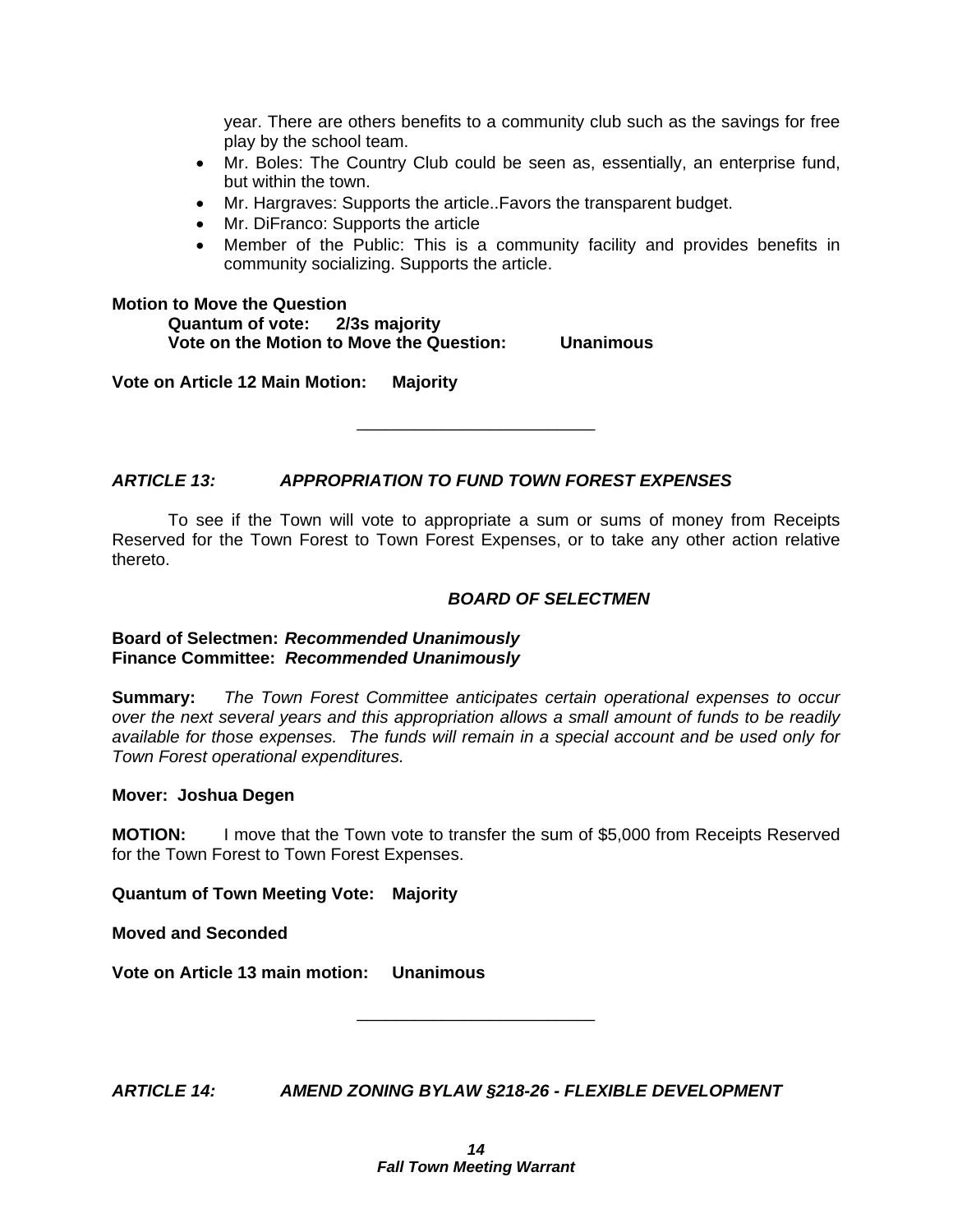To see if the Town will vote to amend the Code of the Town of Groton, Chapter 218, Zoning, by deleting in its entirety Subsection 218-26F that reads as follows:

- F. Modification of lot requirements. The Planning Board encourages applicants for flexible development to modify lot size, shape, building setback and other dimensional requirements for lots within a flexible development, subject to the following limitations: [Amended 4-30-2007 ATM, Art. 26]
	- (1) Lots having reduced area or frontage shall not have frontage on a street other than a street created by the flexible development; provided, however, that the Planning Board may waive this requirement where it is determined that such reduced lot(s) are consistent with existing development patterns in the neighborhood.

And by inserting in its place the following new Subsection 218-26F:

- F. Modification of lot requirements. Consistent with the purpose of this section, flexible development may vary from the dimensional requirements of Section 218-20 in order to promote more sensitive siting of buildings and better overall site planning. The Planning Board may waive the requirements of Section 218-20 where it finds such a waiver is consistent with the purpose of this section and is not detrimental or injurious to public health, safety and welfare as follows:
	- (1) Lots having reduced area or frontage shall not have frontage on a street other than a street created by the flexible development; provided, however, that the Planning Board may waive this requirement where it is determined that such reduced lot(s) are consistent with existing development patterns in the neighborhood.
	- (2) The Planning Board may waive the dimensional requirements when requested to do so by the applicant, who shall provide specific alternative dimensional requirements and the justification and public purpose of the waivers requested.
	- (3) Such waivers may be incorporated as part of the special permit granted in connection with an application filed under this section or as an amendment to a special permit previously granted under this section.

or to take any other action relative thereto.

# *PLANNING BOARD*

# **Board of Selectmen:** *Recommended Unanimously* **Finance Committee:** *No Position*

**Summary:** *The proposed amendment clarifies that a Flexible Development enables the Planning Board to grant waivers from dimensional requirements through the special permit process, provided that the grant of such a waiver results in better site design and is consistent with the purposes of the Zoning Bylaw's Flexible Development provisions.* 

# **Mover: Joshua Degen**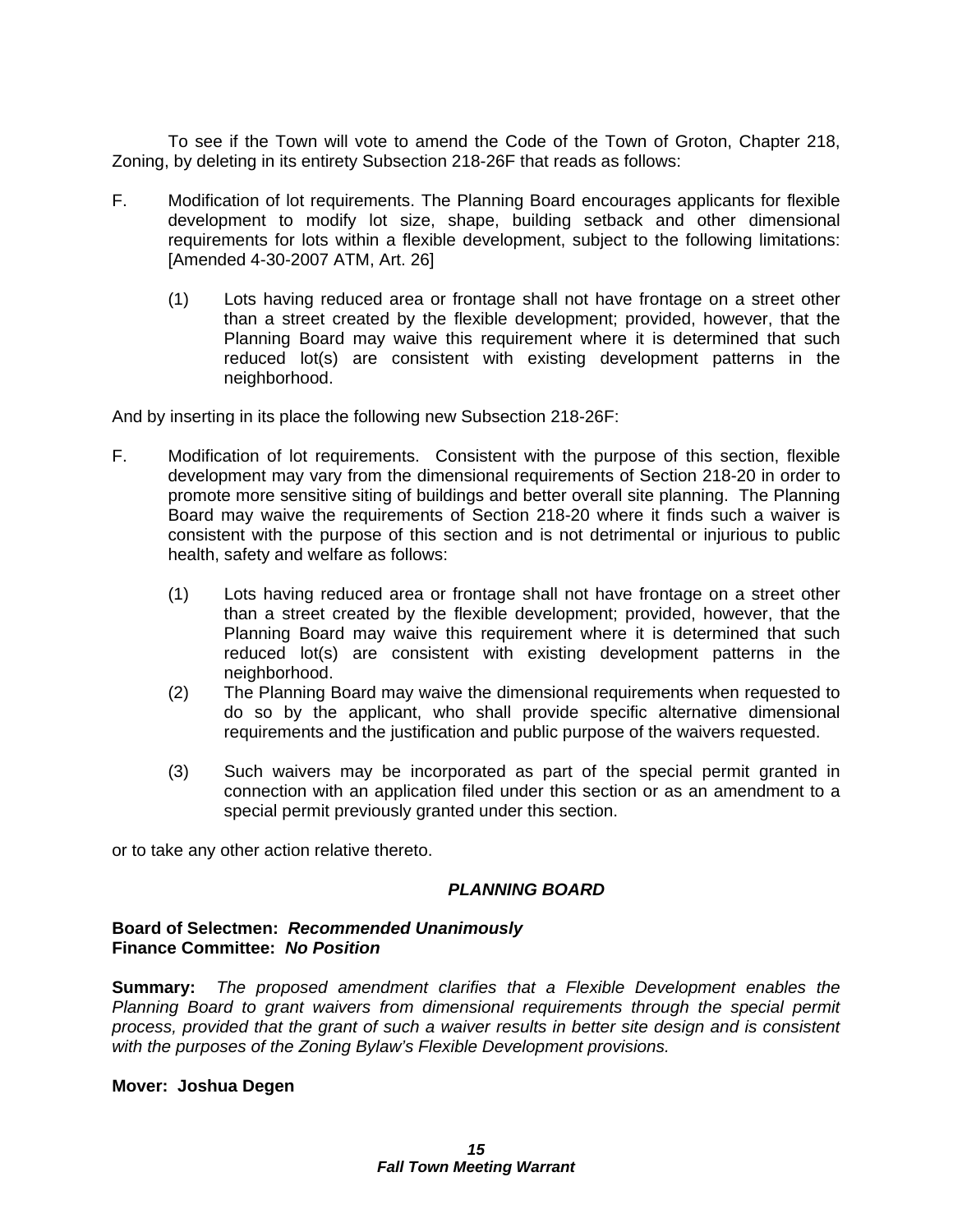**MOTION:** I move that the Town vote to amend the Code of the Town of Groton, Chapter 218 Zoning, by deleting Subsection 218-26F in its entirety and by inserting in its place a new Subsection 218-26F as set forth in the Warrant.

# **Quantum of Town Meeting Vote: 2/3's Majority**

# **Moved and Seconded**

**Discussion:** 

• An oral Planning Board report was submitted in favor of this article, based upon their public hearing

**Vote on Article 14 main motion: Unanimous** 

# *ARTICLE 15: AMEND THE SIGN BYLAW*

 To see if the Town will vote to amend Chapter 196, "Signs" of the Code of the Town of Groton by deleting the current Chapter 196 in its entirety, and replacing it with a new Chapter 196, "Signs," as set forth in Appendix A to this warrant, or to take any other action relative thereto.

\_\_\_\_\_\_\_\_\_\_\_\_\_\_\_\_\_\_\_\_\_\_\_\_\_

*Editor's note: The Sign Bylaw is attached to these minutes as Appendix C* 

# *BOARD OF SELECTMEN*

# **Board of Selectmen:** *Recommended Unanimously* **Finance Committee:** *No Position*

**Summary:** *This article replaces the unwieldy, inflexible Sign By-Law with simplified language that includes several improvements. The proposed bylaw introduces a user-friendly sign application process centered in the Land Use Department, a provision to address unforeseeable and unique circumstances, and an appeals process for denied permit applications. Passage of the new bylaw will not require any changes to existing, permitted signs.* 

# **Mover: Anna Eliot**

**MOTION:** I move that the Town vote to amend Chapter 196, "Signs" of the Code of the Town of Groton by deleting the current Chapter 196 in its entirety, and replacing it with a new Chapter 196, "Signs," as set forth in Appendix A of the Warrant.

# **Quantum of Town Meeting Vote: Majority**

# **Moved and Seconded**

**Discussion:** 

- Presentation by the Sign Committee (Appendix D)
	- o The bylaw adds an appeals process
	- o The bylaw streamlines the application process
	- o Exceptions can be considered for unique and special circumstances
	- o Temporary signs are clarified
	- o Enforcement responsibilities are clarified

# *16*

#### *Fall Town Meeting Warrant*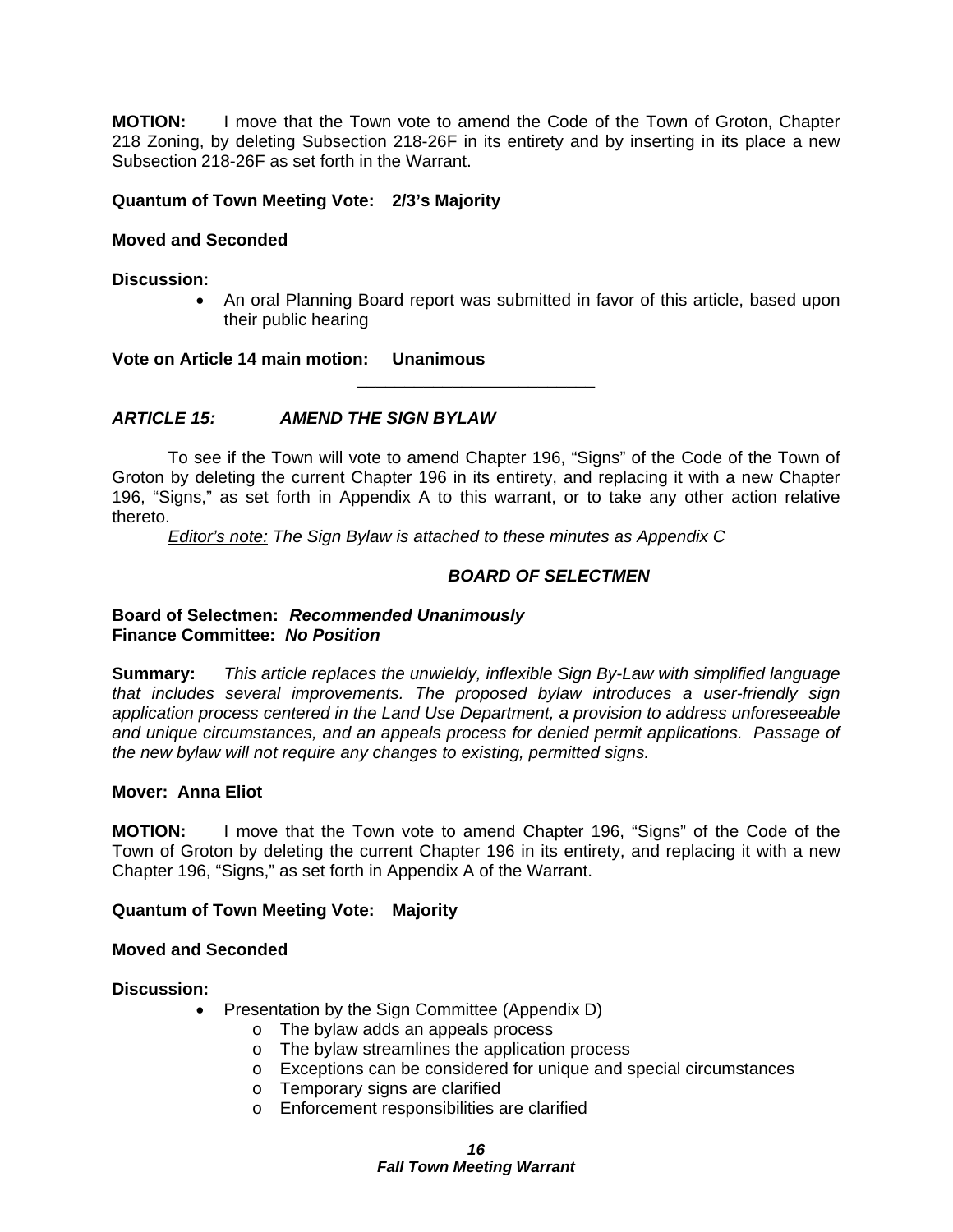- o Existing permanent signs are grandfathered
- Historic Districts Commission supports Article 15
- Planning Board supports Article 16

# **Vote on Article 15 main motion: Majority**

# *ARTICLE 16: LAND ACQUISITION – OLD DUNSTABLE ROAD*

 To see if the Town will vote to authorize the Conservation Commission to acquire, on behalf of the Town, a certain parcel of land located on Old Dunstable Road, shown as a portion of Parcel 91 on Groton Assessors' Map 243 containing approximately 52.4 acres, said land to be managed and controlled by the Conservation Commission for conservation and passive recreation purposes pursuant to Section 8C of Chapter 40 of the General Laws; to transfer or appropriate from the Conservation Fund a sum of money therefor, in advance of a Massachusetts Local Acquisition for Natural Diversity (LAND) Program (formerly Self-Help) grant with said proceeds to be returned to the Conservation Fund; to authorize the Conservation Commission to apply for a LAND grant for such acquisition pursuant to Section 11 of Chapter 132A of the General Laws and to act as the official representative for such application; to authorize the Board of Selectmen to petition the General Court for any special legislation necessary for such acquisition; and to authorize the Conservation Commission and the Board of Selectmen to execute all documents and take all actions necessary in connection with such acquisition, or to take any other action relative thereto.

\_\_\_\_\_\_\_\_\_\_\_\_\_\_\_\_\_\_\_\_\_\_\_\_\_

# *CONSERVATION COMMISSION*

# **Board of Selectmen:** *2 in favor 3 against* **Finance Committee:** *Not Recommended Unanimously*

**Summary:** *Applying for a state grant will enable the Town to leverage funds already set aside in the Conservation Fund for the acquisition of conservation land through a fee simple purchase. The land is a portion of New England Forestry Foundation's Wharton Plantation which has frontage on both sides of Old Dunstable Rd. and Rocky Hill Rd. It is the site of a seasonal cottage that is to be razed prior to acquisition of the parcel. Extensive frontage on the east shore of Baddacook Pond is included. Approval of this project would permanently preserve and protect 52.4 acres of an area that is a known habitat of rare species identified by the state Natural Heritage & Endangered Species Program.* 

# **Mover: Joshua Degen**

**MOTION:** I move that the Town vote to authorize the Conservation Commission to acquire, on behalf of the Town, by gift, purchase, or eminent domain, a certain parcel of land located on Old Dunstable Road, shown as a portion of Parcel 91on Groton Assessors' Map 243 containing approximately 52.4 acres, said land to be managed and controlled by the Conservation Commission for conservation and passive recreation purposes pursuant to Section 8C of Chapter 40 of the General Laws; to transfer from the Conservation Fund the sum of \$393,500 for said acquisition and costs related thereto, in advance of a Massachusetts Local Acquisition for Natural Diversity (LAND) Program (formerly Self-Help) grant of a portion of said costs, with said grant proceeds to be returned to the Conservation Fund; to authorize the Conservation Commission to apply for a LAND grant for such acquisition pursuant to Section 11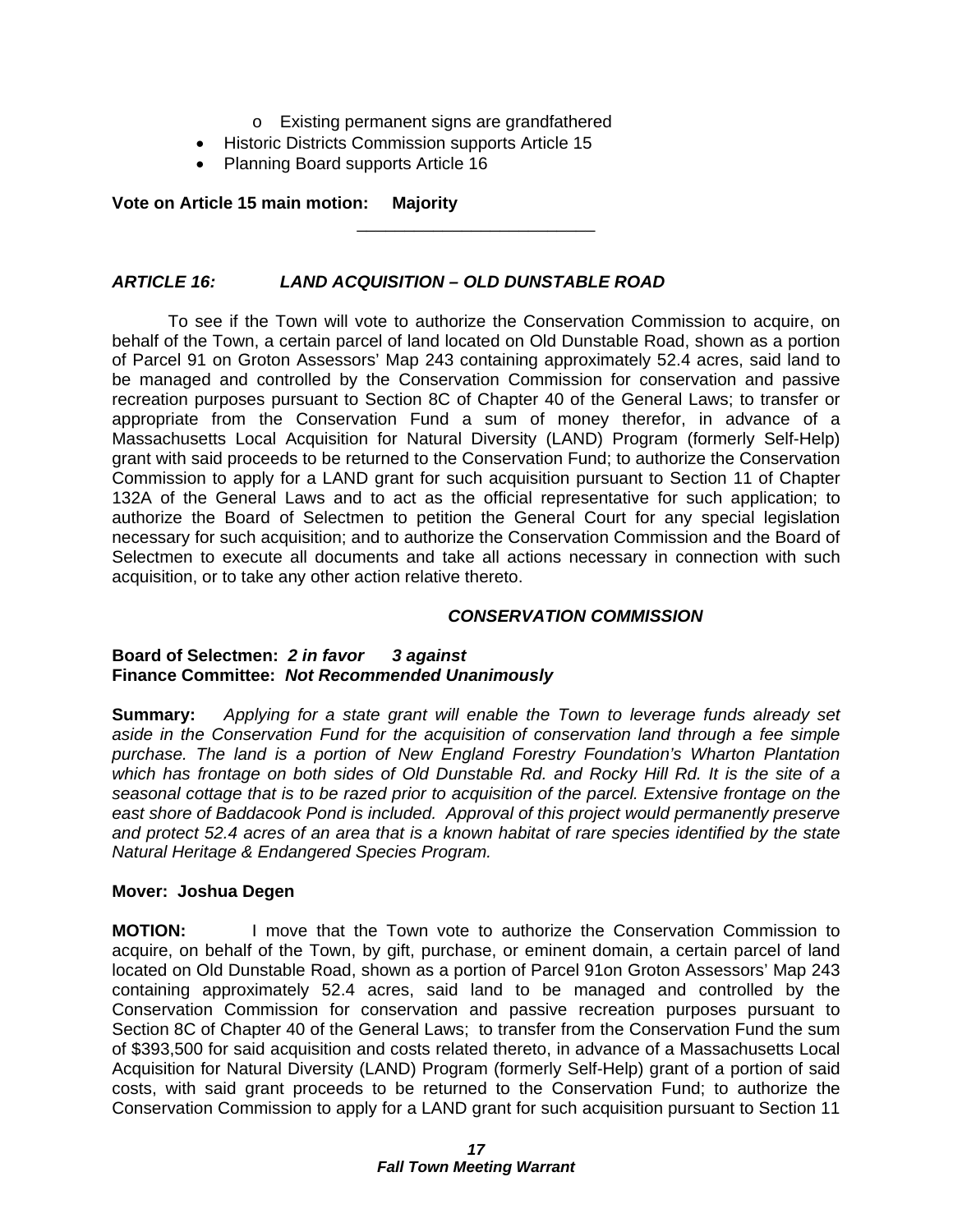of Chapter 132A of the General Laws and to act as the official representative for such application; to authorize the Board of Selectmen to petition the General Court for any special legislation necessary for such acquisition; and to authorize the Conservation Commission and the Board of Selectmen to execute all documents and take all actions necessary in connection with such acquisition.

# **Quantum of Town Meeting Vote: 2/3's Majority**

# **Moved and Seconded**

# **Discussion:**

- Presentation by the Conservation Commission (Appendix E)
- 70% of the land is wetlands and unbuildable
- Mr. Degen: Against this article; only 1 house lot is possible. The bulk of the land is wetlands and can't be built.
- Planning Board is in support of Article 16
- Finance Committee does not support, citing the extent of wetlands
- Public: This is the sight of a potential town well (fourth on the list of four). Obtain the sight when it's available
- Community Preservation Committee: Two to one in support; one abstain
- Board of Water Commissioners: Unanimous support
- Mr. Cunningham: It is too expensive for someone to develop this property because of legally clouded access to the sight.
- Note: It was announced at the re-convened meeting on October 25 that he DCS grant in the amount of \$230,000 was approved.

**Vote on Article 16 main motion: 104 in favor 48 Against Article 16 is passed by 2/3 Majority**  \_\_\_\_\_\_\_\_\_\_\_\_\_\_\_\_\_\_\_\_\_\_\_\_\_

**Motion was made to adjourn the meeting Quantum: Majority Moved and Seconded Vote on motion to adjourn: Majority Meeting was adjourned at 10:000 PM October 18, 2010** 

# **ADJOURNED SESSION OF FALL, 2010 TOWN MEETING**

\_\_\_\_\_\_\_\_\_\_\_\_\_\_\_\_\_\_\_\_\_\_\_\_\_

**Meeting convened at 7:01 PM on October 25, 2010** 

**Announcement:** The LAND grant discussed in Article 16 in the amount of \$230,000 was approved by DCS.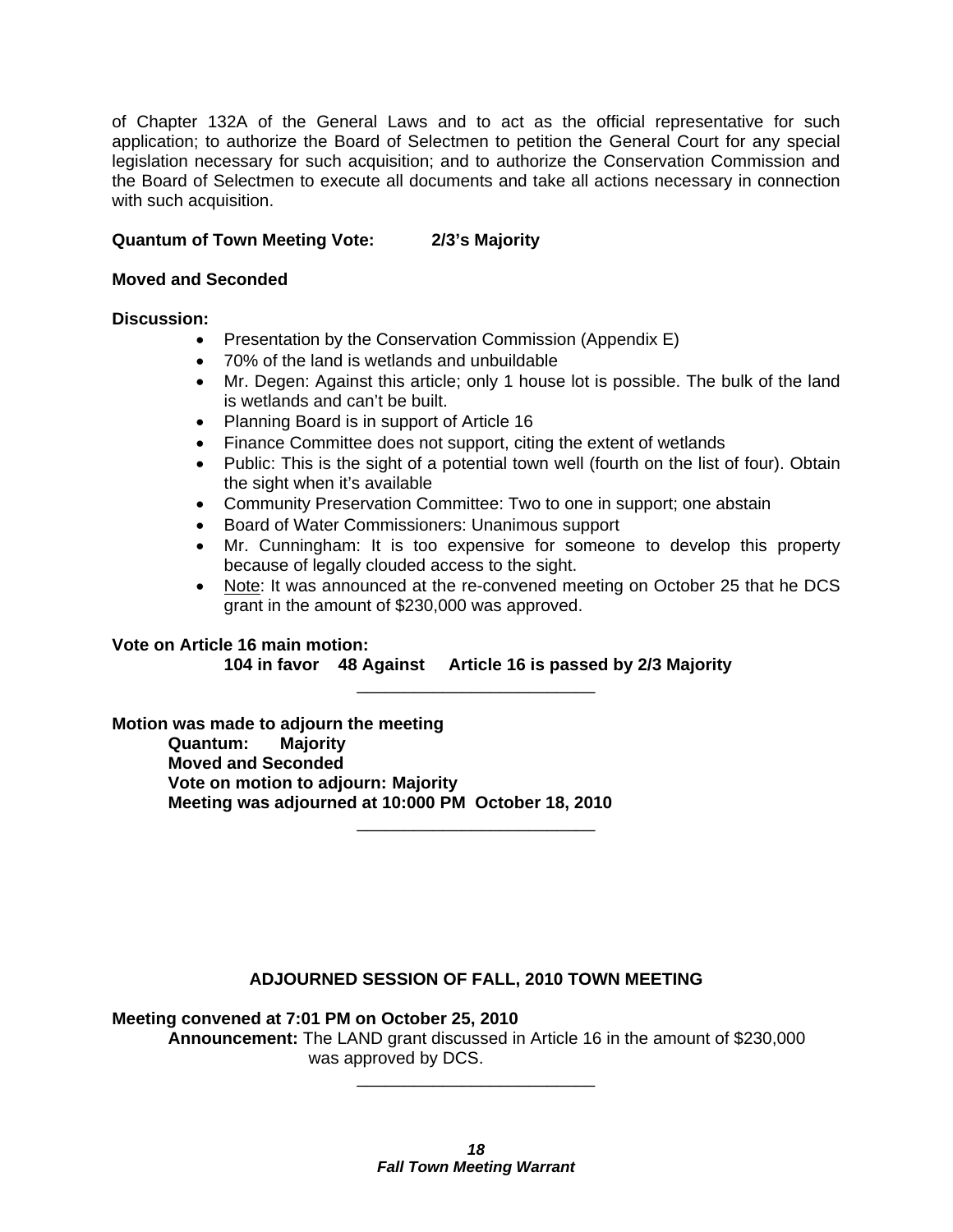# *ARTICLE 17: LAND ACQUISITION – STATION AVENUE*

 To see if the Town will vote to appropriate a sum or sums of money and authorize the Board of Selectmen to acquire by purchase, lease, gift, eminent domain, or otherwise the following two parcels of land located on Station Avenue for the purpose of relocation of the existing Office and Garage facility of the Groton Electric Light Department in their entirety, said parcels being described as follows:

Parcel 1 - A certain parcel of land located on Station Avenue, Groton, Massachusetts, containing .12 acres, more or less, record title standing in the name of James G. Downes, Jr. and Shirley May Downes, as described in a deed recorded with the Middlesex South District Registry of Deeds in Book 12712, Page 664, said parcel being shown on Groton Assessors' Map 113, as Parcel 51;

Parcel 2 – A certain parcel of land located on Station Avenue, Groton, Massachusetts, containing .17 acres, more or less, record title standing in the name of Shirley May Downes, as described in a deed recorded with the Middlesex South Registry of Deeds in Book 12541, Page 406, said parcel being shown on Groton Assessors' Map 113, as Parcel 52;

or to take any other action relative thereto.

# *ELECTRIC LIGHT COMMISSIONERS*

#### **Board of Selectmen:** *Recommended Unanimously* **Finance Committee:** *Recommended (4 in Favor – 1 Against)*

**Summary:** *The Groton Electric Light Department has investigated several scenarios for the relocation of its current office facilities located on Station Avenue. After much deliberation, it was determined that rebuilding on Station Avenue is the best option. In order to construct the best facility with minimal impact on the Station Avenue neighborhood, it appears that acquiring land adjacent to the current facilities would be in the Department's best interest. The purpose of this article is to authorize the Board of Selectmen to acquire these two parcels on behalf of the Electric Light Department. The funds for these purchases will come from the revenues of the Electric Light Department.* 

# **Mover: Anna Eliot**

**MOTION:** I move that the Town vote to authorize the Board of Selectmen to acquire by purchase, lease, gift, eminent domain, or otherwise the two parcels of land located on Station Avenue, and described as Parcel 1 and Parcel 2 as printed in Article 17 of the Warrant for this Town Meeting, for the purpose of relocation of the existing Office and Garage facility of the Groton Electric Light Department in their entirety.

# **Quantum of Town Meeting Vote: Majority**

# **Moved and Seconded**

# **Minutes:**

 Groton Electric Light, Mr. Lindemer: this project will not raise electric rates or impact property taxes. GELD land along the rail trail will be declared excess. This is not the lowest cost option, but is the best option and an option that best

#### *19 Fall Town Meeting Warrant*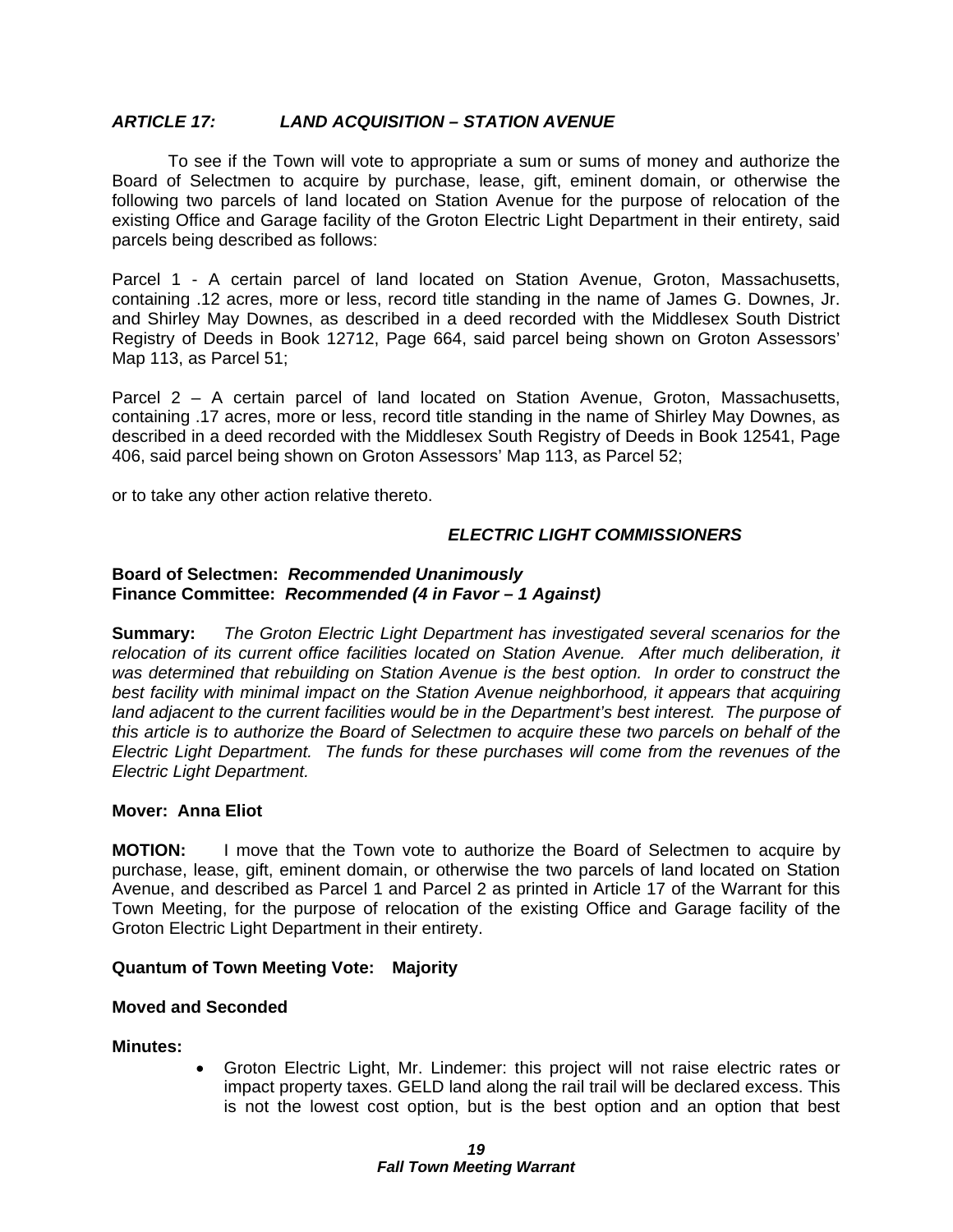supports the Town's Master Plan. This option allows GELD to build along Station Ave at a lower cost and help the revitalization of Station Ave.

 Mr. Downes (owner of property to be acquired): The Downes are in full agreement with the sale of the property under these terms.

# **Vote on Article 17 main motion: Majority**

# *ARTICLE 18: FUNDING FOR ELECTRIC LIGHT DEPARTMENT LAND PURCHASE*

\_\_\_\_\_\_\_\_\_\_\_\_\_\_\_\_\_\_\_\_\_\_\_\_\_

 To see if the Town will vote to use such sum or sums of money, as may be appropriated by the Electric Light Department, whether from the proceeds of the sale of the land and buildings at Station Avenue, Groton, Massachusetts, which property is presently occupied by the Electric Light Department garages, or other Electric Light Department funds, for the payment of the purchase price and expenses in connection with the purchase of the land adjacent to the existing Electric Light Department office and operations facility and described in the previous Article, or to take any other action relative thereto.

# *ELECTRIC LIGHT COMMISSIONERS*

#### **Board of Selectmen:** *Recommended Unanimously* **Finance Committee:** *Recommended (4 in Favor – 1 Against)*

**Summary:** *To appropriate the funds for purchase of the land described in the previous article from the Groton Electric Light Department available funds.* 

# **Mover: Anna Eliot**

**MOTION:** I move that the Town vote to use such sum, or sums or money, as may be appropriated by the Electric Light Department, whether from the proceeds of the sale of the land and buildings at Station Avenue, Groton, Massachusetts, which property is presently occupied by the Electric Light Department garages, or other Electric Light Department funds, for the payment of the purchase price and expenses in connection with the purchase of the land adjacent to the existing Electric Light Department office and operations facility and described in the Article 17 of the Warrant for this 2010 Fall Town Meeting.

# **Quantum of Town Meeting Vote: 2/3's Majority**

#### **Moved and Seconded**

**Vote on Article 18 main motion: 2/3 Majority** 

# *ARTICLE 19: BORROWING AUTHORIZATION TO CONSTRUCT NEW OFFICES*

 To see if the Town will vote to authorize the Groton Electric Light Department to borrow a sum or sums of money, to construct new office and garage facilities for the Electric Light Department and all costs associated and related thereto, provided that the total amount to be borrowed not exceed the sum of two million dollars (\$2.0 million), or to take any other action relative thereto.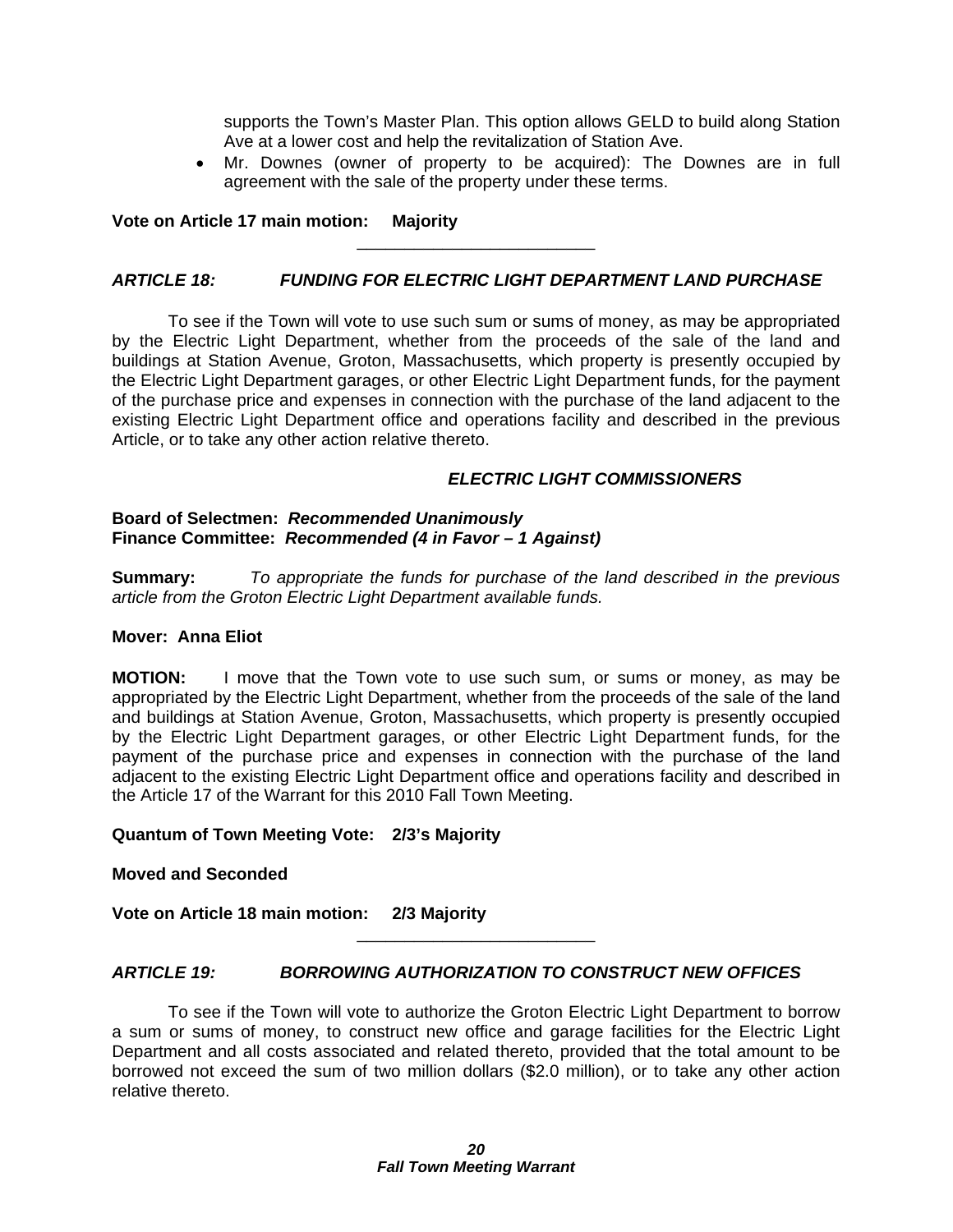# *ELECTRIC LIGHT COMMISSIONERS*

# **Board of Selectmen:** *Recommended Unanimously*  **Finance Committee:** *Recommended (4 in Favor – 1 Against)*

**Summary:** *The purpose of this article is to appropriate the funds needed for the construction of new office and garage facilities for the Electric Light Department. These funds will be paid entirely from Light Department funds. Total project costs are not to exceed \$4.0 million and the amount borrowed shall not exceed \$2.0 million.* 

# **Mover: Anna Eliot**

**MOTION:** I move that the Town vote to authorize the Groton Electric Light Department to borrow a sum or sums of money, to construct new office and garage facilities for the Electric Light Department and all costs associated and related thereto, provided that the total amount to be borrowed not exceed the sum of two million dollars (\$2.0 million).

#### **Quantum of Town Meeting Vote: 2/3's Majority**

#### **Moved and Seconded**

#### **Minutes:**

- This borrowing authorization is for GELD construction
- Paid by GELD
- Total of construction not to exceed \$4m; borrowing maximum is \$2m

# **Vote on Article 19 main motion: Unanimous**

\_\_\_\_\_\_\_\_\_\_\_\_\_\_\_\_\_\_\_\_\_\_\_\_\_

# *ARTICLE 20: TRANSFER OF LAND BETWEEN TOWN AND LIGHT DEPARTMENT*

To see if the Town will vote to approve and authorize the transfer of custody of land between the Groton Electric Light Department (GELD) and the Town of Groton, said land being a portion of Assessors' parcel 113-55 (GELD owned 2.1 acres) for a portion of Assessors' parcel 113-53 (Town owned .25 acres) and a portion of Assessors' parcel 113-54 (Town owned .8 acres); said transfer to be approximately .9 acres of GELD land for approximately .9 acres of Town land to permit the construction of a new office and garage facilities by GELD, or to take any other action relative thereto.

# *BOARD OF SELECTMEN ELECTRIC LIGHT COMMISSIONERS*

# **Board of Selectmen:** *Recommended Unanimously* **Finance Committee:** *Recommended (4 in Favor – 1 Against)*

**Summary:** *To swap control of Town owned land so that the new office and garage facilities for the Electric Light Department can be built away from the rail trail and to allow for the development of the land along the rail trail.*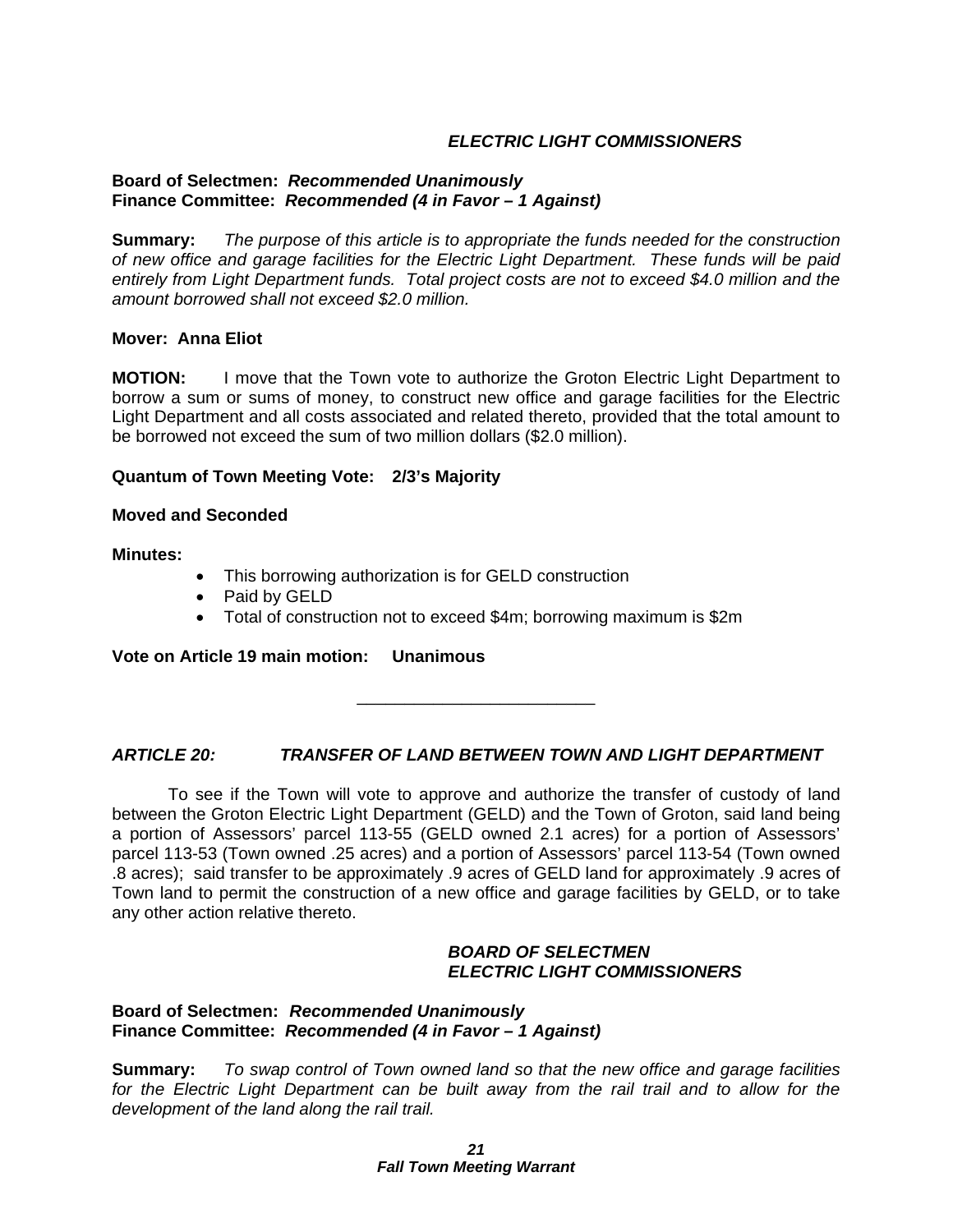# **Mover: Anna Eliot**

**MOTION:** I move that the Town vote to approve and authorize the transfer of custody of land between the Groton Electric Light Department (GELD) and the Town of Groton, said land being a portion of Assessors' parcel 113-55 (GELD owned 2.1 acres) for a portion of Assessors' parcel 113-53 (Town owned .25 acres) and a portion of Assessors' parcel 113-54 (Town owned .8 acres); said transfer to be approximately .9 acres of GELD land for approximately .7 acres of Town land to permit the construction of a new office and garage facilities by GELD.

# **Quantum of Town Meeting Vote: 2/3's Majority**

# **Moved and Seconded**

# **Minutes:**

- Question on the definition of the "excess land" mentioned in previous discussion
	- o Land is defined in the map of the area regarding this transaction, as is the "swap land" with the Town
- Mr. Jackson (abutter): has "no problem" with the land swap

**Vote on Article 20 main motion: 2/3 Majority** 

# *ARTICLE 21: PETITION TO THE GENERAL COURT - GROUP INSURANCE*

To see if the Town will vote to authorize the Board of Selectmen to petition the General Court of the Commonwealth of Massachusetts for a special act substantially as follows:

\_\_\_\_\_\_\_\_\_\_\_\_\_\_\_\_\_\_\_\_\_\_\_\_\_

An Act Authorizing the Town of Groton to Provide for Group Insurance

Be it enacted by the Senate and House of Representatives in General Court assembled, and by the authority of the same, as follows:

# SECTION 1

Notwithstanding the provisions of chapter 32B and chapter 150E of the General Laws or any other general or special law to the contrary, the Town of Groton is authorized to negotiate and purchase group insurance policies for Employees, Retirees and Dependents without being subject to collective bargaining as defined in chapter 150E of the General Laws.

# SECTION 2

Further, the Town of Groton is also authorized to alter current and future group insurance plan design features, and such action shall not be subject to collective bargaining as defined in chapter 150E of the General Laws.

# SECTION 3

Further, the Town of Groton is also authorized, but not mandated, to participate in, and/or join the Group Insurance Commission ("GIC") established pursuant to chapter 32A of the General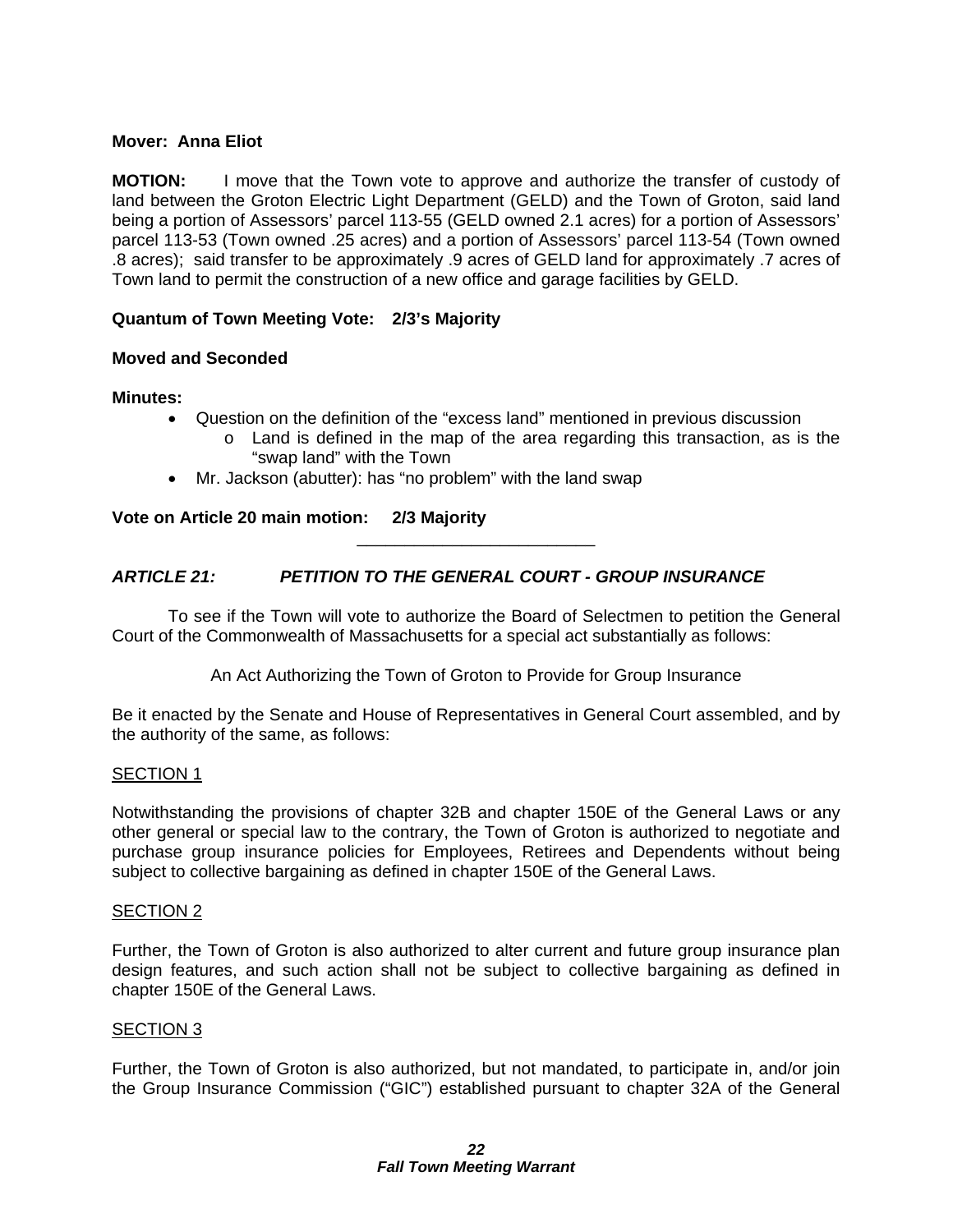Laws, and such action shall not be subject to collective bargaining as defined in chapter 150E of the General Laws.

#### SECTION 4

The provisions of this act shall not affect any obligation under any collective bargaining agreement(s) to which the Town of Groton is a party, while such agreements are in effect.

#### SECTION 5

This act shall take effect upon its passage.

or to take any other action relative thereto.

# *BOARD OF SELECTMEN*

**Board of Selectmen:** *Recommended (4 in Favor – 1 Against)* **Finance Committee:** *Recommended Unanimously*

**Summary:** *For the past several years, there have been attempts in the State Legislature to amend chapter 150E to allow municipalities to negotiate and purchase group insurance policies for Employees, Retirees and Dependents without being subject to collective bargaining. Currently, any changes in plan design, co-pays, deductibles and cost sharing are subject to collective bargaining. This severely limits the Town's ability to make meaningful changes in health insurance costs to get them under control. The City of Lowell City Council passed a home rule petition that would give the City the right to make these changes without being subject to collective bargaining. The City has requested that all other municipalities petition for similar legislation to put pressure on the State Legislature to finally address this important concern to every city and town in Massachusetts. The purpose of this article is to petition the Legislature through a Home Rule Petition to allow the Town of Groton to make these changes without being subject to collective bargaining under Chapter 150E of the General Laws of the Commonwealth.* 

# **Mover: Stuart Schulman**

**MOTION:** I move that the Town vote to authorize the Board of Selectmen to petition the General Court of the Commonwealth of Massachusetts for a special act entitled "An Act Authorizing the Town of Groton to Provide for Group Insurance" substantially as printed in the Warrant.

# **Quantum of Town Meeting Vote: Majority**

# **Moved and Seconded**

# **Minutes:**

 Mr. Hargraves: The Mass Municipal Association expressed support for this to become state law. Currently, state unions are exempt from collective bargaining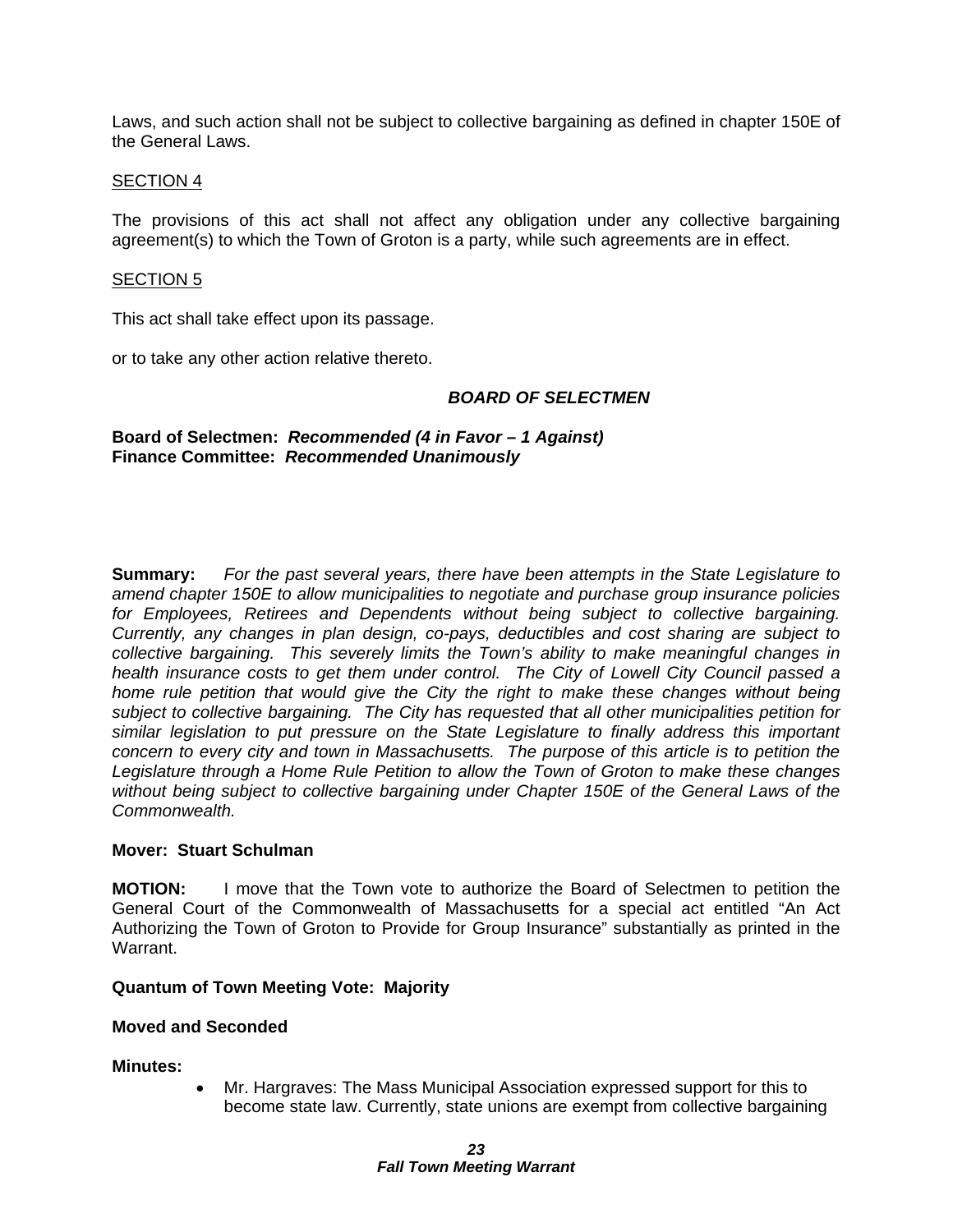for health insurance. Will save the towns of the Commonwealth millions of dollars.

- Mr. Downes: How will this bill affect retirees?
	- o Mr. Schulman: No affect. This only removes health care from collective bargaining.

**Vote on Article 21 main motion: Majority**.

# *ARTICLE 22: SALE OR LEASE OF TARBELL SCHOOL*

 To see if the Town will vote to authorize the Board of Selectmen to sell and/or lease, for a period not to exceed 99 years, the building known as the Tarbell School which is 8,300 square feet on 1.44 acres of land located at 73 Pepperell Road, West Groton, Massachusetts, to take all necessary action to comply with the General Laws of the Commonwealth for the disposal of said building, and to petition the General Court for any necessary special legislation, or to take any other action relative thereto.

\_\_\_\_\_\_\_\_\_\_\_\_\_\_\_\_\_\_\_\_\_\_\_\_\_

# *BOARD OF SELECTMEN*

# **Board of Selectmen:** *Recommended to postpone the Article indefinitely* **Finance Committee:** *Recommended to postpone the Article indefinitely*

**Summary:** *The Tarbell School has been vacant for the past two years. Prior to vacating the property, the Groton-Dunstable Regional School Committee conducted several public hearings on the re-use of the Building. A report was drafted and the School Committee recommended that the Board of Selectmen develop an RFP requesting developers to submit proposals that will create either affordable housing or a retail use that is compatible with the neighborhood in West Groton. The Selectmen have issued an RFP and will present a proposal to Town Meeting based on the best proposal received.* 

# **Mover: Stuart Schulman**

**MOTION A:** I move that the Town vote to transfer to the Board of Selectmen, for the purpose of sale or lease, the property known as the Tarbell School and authorize the Board of Selectmen to sell and/or lease, for a period not to exceed 99 years, the building known as the Tarbell School which is 8,300 square feet on 1.44 acres of land located at 73 Pepperell Road, West Groton, Massachusetts, to take all necessary action to comply with the General Laws of the Commonwealth for the disposal of said building, and to petition the General Court for any necessary special legislation.

# **Moved and Seconded**

**MOTION B:** I move that Article 22 be indefinitely postponed.

**Quantum of Town Meeting Vote: Majority** 

**Moved and Seconded** 

**Minutes:**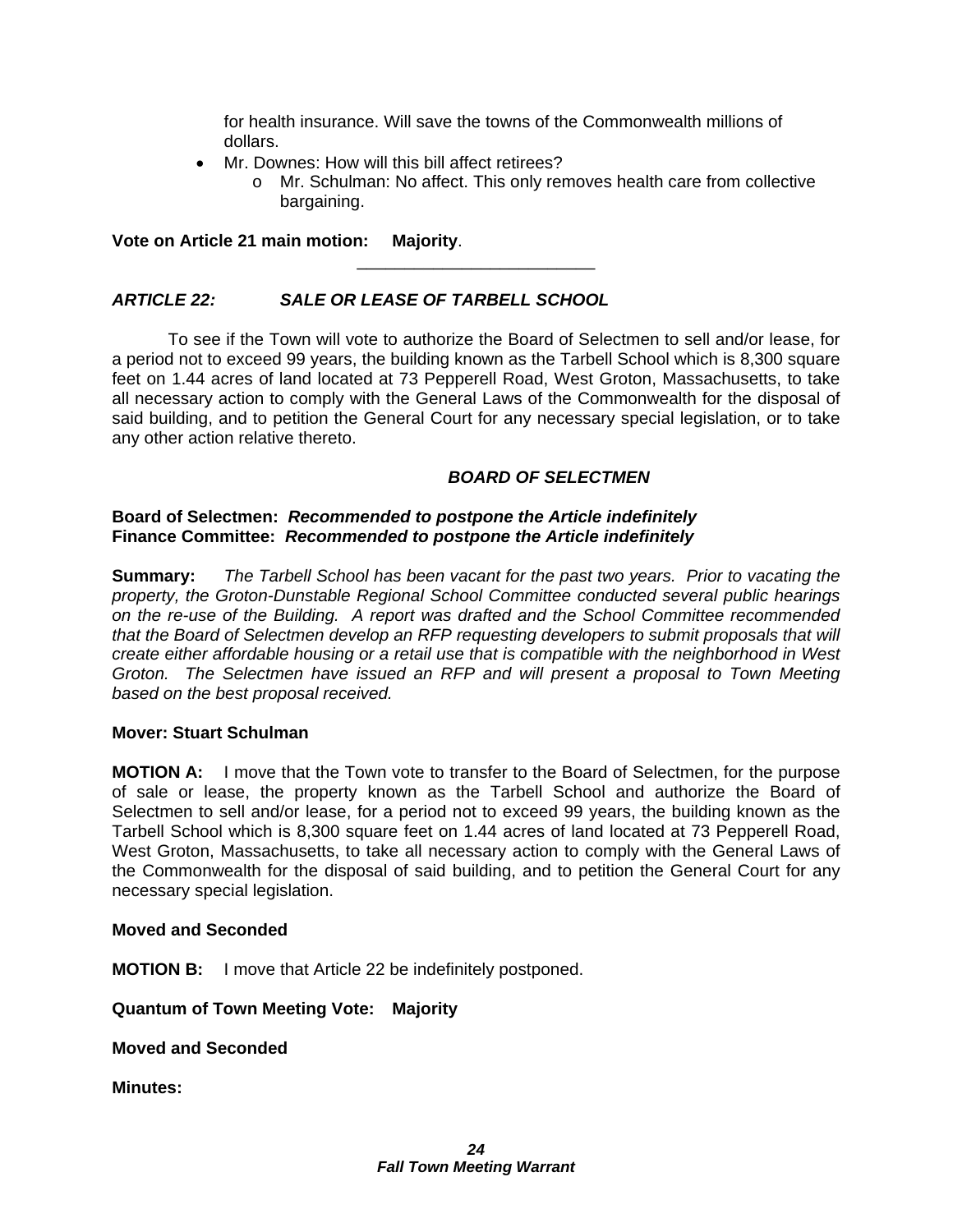- Article is requested to be postponed because there have been no responses to the RFP
- Another RFP will be issued

**Vote on motion to indefinitely postpone Article 22: Unanimous** 

# *ARTICLE 23: ACCEPT SECTION 9D OF CHAPTER 32B OF THE GENERAL LAWS*

\_\_\_\_\_\_\_\_\_\_\_\_\_\_\_\_\_\_\_\_\_\_\_\_\_

 To see if the Town will vote to accept the provisions of section 9D of Chapter 32B of the General Laws, which provides for Town payment of 50% of the health insurance premiums of surviving spouses of Town employees or retired employees, or take any other action relative thereto.

# *BOARD OF SELECTMEN*

# **Board of Selectmen:** *Recommended Unanimously* **Finance Committee:** *Recommended Unanimously*

**Summary:** *This article seeks to ratify the long-standing past practice of continuing health insurance for the surviving spouses of town employees and retirees. Our research indicates that the Town never accepted the appropriate section of the state law that defines coverage for these individuals. This article is intended to make legal the current practice of allowing surviving spouses access to the Town's health plans at the mandated 50% coverage. This article should*  be passed in conjunction with the following article, which will make the Town's higher *contribution consistent with the past practice.* 

# **Mover: Peter Cunningham**

**MOTION:** I move that the Town vote to accept the provisions of section 9D of Chapter 32B of the General Laws, which provides for Town payment of 50% of the health insurance premiums of surviving spouses of Town employees or retired employees.

# **Quantum of Town Meeting Vote: Majority**

# **Moved and Seconded**

# **Minutes:**

- Chapter 32B Section 9E had been previously approved by the Town. It had mistakenly been applied to "surviving spouses" of retirees and town employees.
- It was pointed out that this would now apply to every surviving spouse of a town retiree or town employee.
- Employees have been led to believe that they would receive this benefit as a result of past practice.
- At age 65, the person must enroll in Medicare, so this benefit would become a supplement.

**Motion to Move the Question Quantum: 2/3s Majority**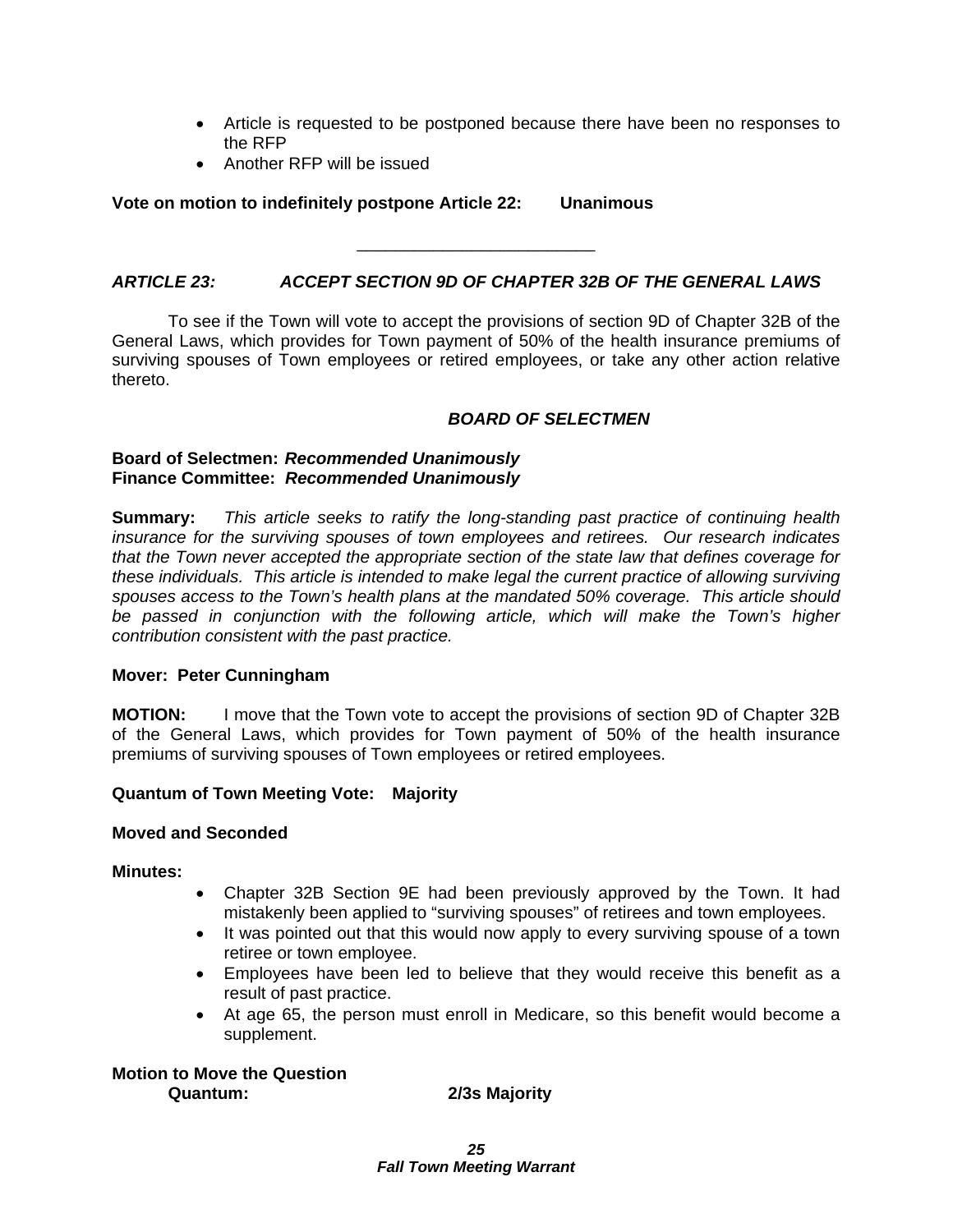**Moved and Seconded Vote on Motion to Move: Unanimous** 

**Vote on Article 23 main motion: Majority** 

# *ARTICLE 24: ACCEPT SECTION 9D½ OF CHAPTER 32B OF THE GENERAL LAWS*

\_\_\_\_\_\_\_\_\_\_\_\_\_\_\_\_\_\_\_\_\_\_\_\_\_

 To see if the Town will vote to accept the provisions of section 9D½ of Chapter 32B of the General Laws, which provides for Town payment of an additional percentage, above 50%, of the health insurance premiums of surviving spouses of Town employees or retired employees, or take any other action relative thereto.

# *BOARD OF SELECTMEN*

#### **Board of Selectmen:** *Recommended Unanimously to remove the clause "and to set the rate at 65%"*  **Finance Committee:** *Not Recommended Unanimously*

**Summary:** *This article proposes to set the Town's contribution for surviving spouses at 65%, consistent with current practice.* 

#### **Mover: Peter Cunningham**

**MOTION:** I move that the Town vote to accept the provisions of section 9D<sup>1</sup>/<sub>2</sub> of Chapter 32B of the General Laws, which provides for Town payment of an additional percentage, above 50%, of the health insurance premiums of surviving spouses of Town employees or retired employees.

# **Quantum of Town Meeting Vote: Majority**

# **Moved and Seconded**

#### **Minutes:**

- Mr. Hartnett: There are 9 people affected by this now. The Town has been paying 65% since 2001.
- Mr. Cunningham: The Article does not set the rate. The Board of Selectmen has the prerogative to set the rate.
- Ms. Gaskins: Would the rate be applied to individuals or to the group of retiree spouses? (It would apply to all.)
- Mr. Hersh: this is not done in the private sector. This is more expensive to the taxpayer.
- Amendment offered by Ms. Collette:

# **Amendment (Ms. Collette):**

 **I move to amend the main motion by adding "and to set that percentage at 65%" as printed in the town meeting packet** 

**Quantum: Majority**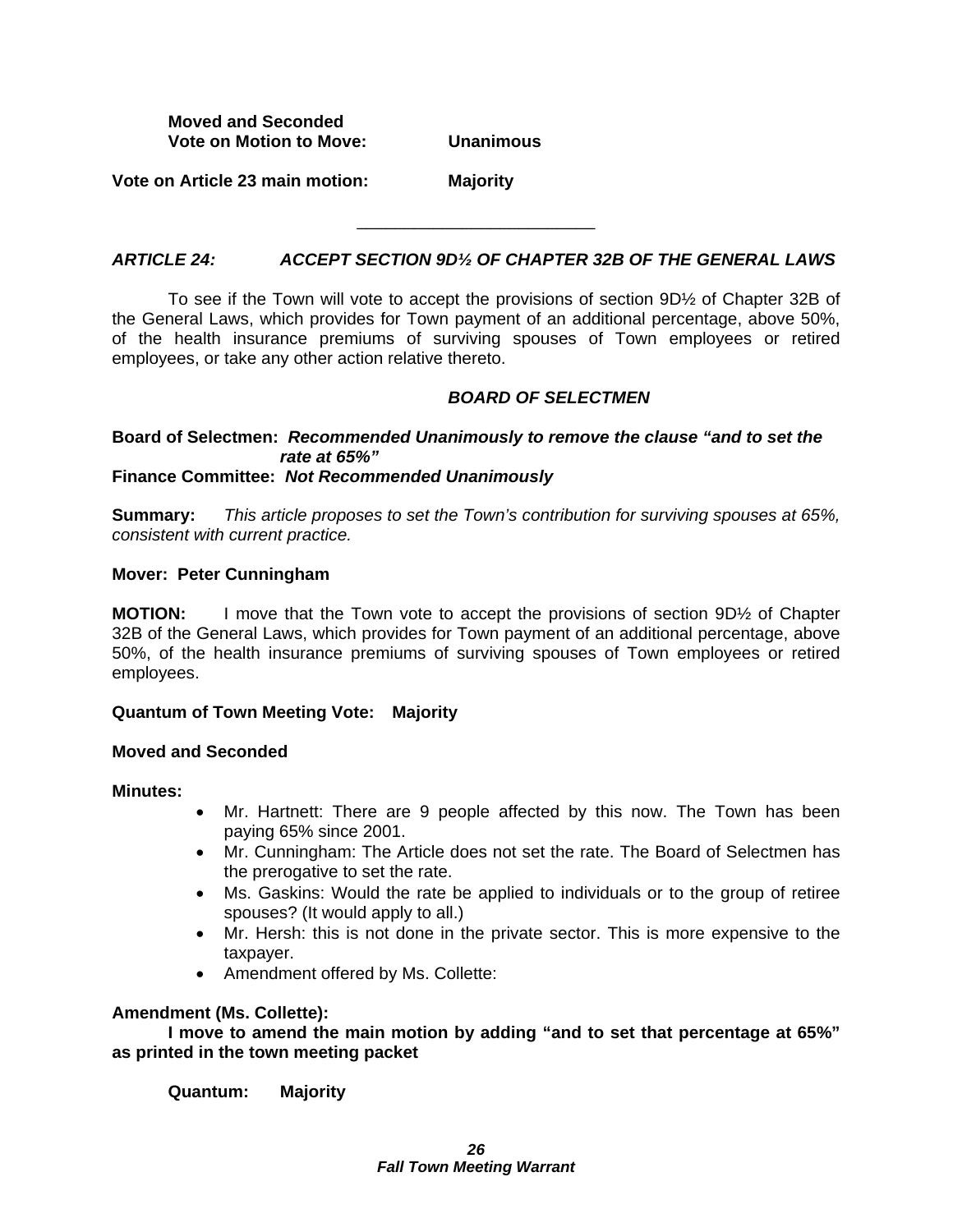# **Moved and Seconded**

# **Discussion:**

- Mr. Doneski (Town Counsel): The rates are set by the executive. The amendment would not be binding. The Board of Selectmen set the rate. Town meeting approves the money.
- If the amendment is not legal, what is the impact?
	- o Town Counsel: The amendment is "directionary" not "mandatory". The Selectmen are not bound by the amendment
- Mr. Hartnett: The total bill now is \$9,000. This is not a large exposure.
- Mr. Pine: Can the current 9 surviving spouses be grandfathered at 65%, and not add anyone else? (MGL does not provide for this. It would require a special act off the legislature.)
- Mr. Lindemer: Not passing Article 24 would take away 15% of the benefit to the surviving spouses which the town currently pays.

#### **Vote on motion to amend (Ms. Collette): 71 in favor 59 against Amendment carries**

# **Amendment (Mr. Giger):**

 **I move to postpone Article 24 indefinitely.** 

**Quantum: Majority Moved and Seconded** 

**Motion to Move the Question (Amendment to postpone indefinitely) Moved and Seconded Quantum: 2/3s Majority Vote on motion to move: 2/3s Majority** 

**Vote on amendment to postpone: Defeated** 

**Vote on Article 24 main motion, as previously amended by Ms. Collette (65% rate): Majority** 

# **Note: Final motion passed by majority vote, and as amended, reads as follows:**

**MOTION:** I move that the Town vote to accept the provisions of section 9D½ of Chapter 32B of the General Laws, which provides for Town payment of an additional percentage, above 50%, of the health insurance premiums of surviving spouses of Town employees or retired employees and to set that percentage at 65%.

# *ARTICLE 25: ACQUISITION AND ACCEPTANCE OF TRAIL EASEMENT*

To see if the Town will vote to acquire and accept an easement over land running between Hill Road and Fitch's Bridge Road and shown on Town of Groton Assessors' Maps as Parcels 104-32 and 213-66; to authorize the Conservation Commission and the Board of Selectmen to execute all documents and take all action necessary in connection therewith; and to appropriate a sum of money for such purpose, or to take any other action relative thereto.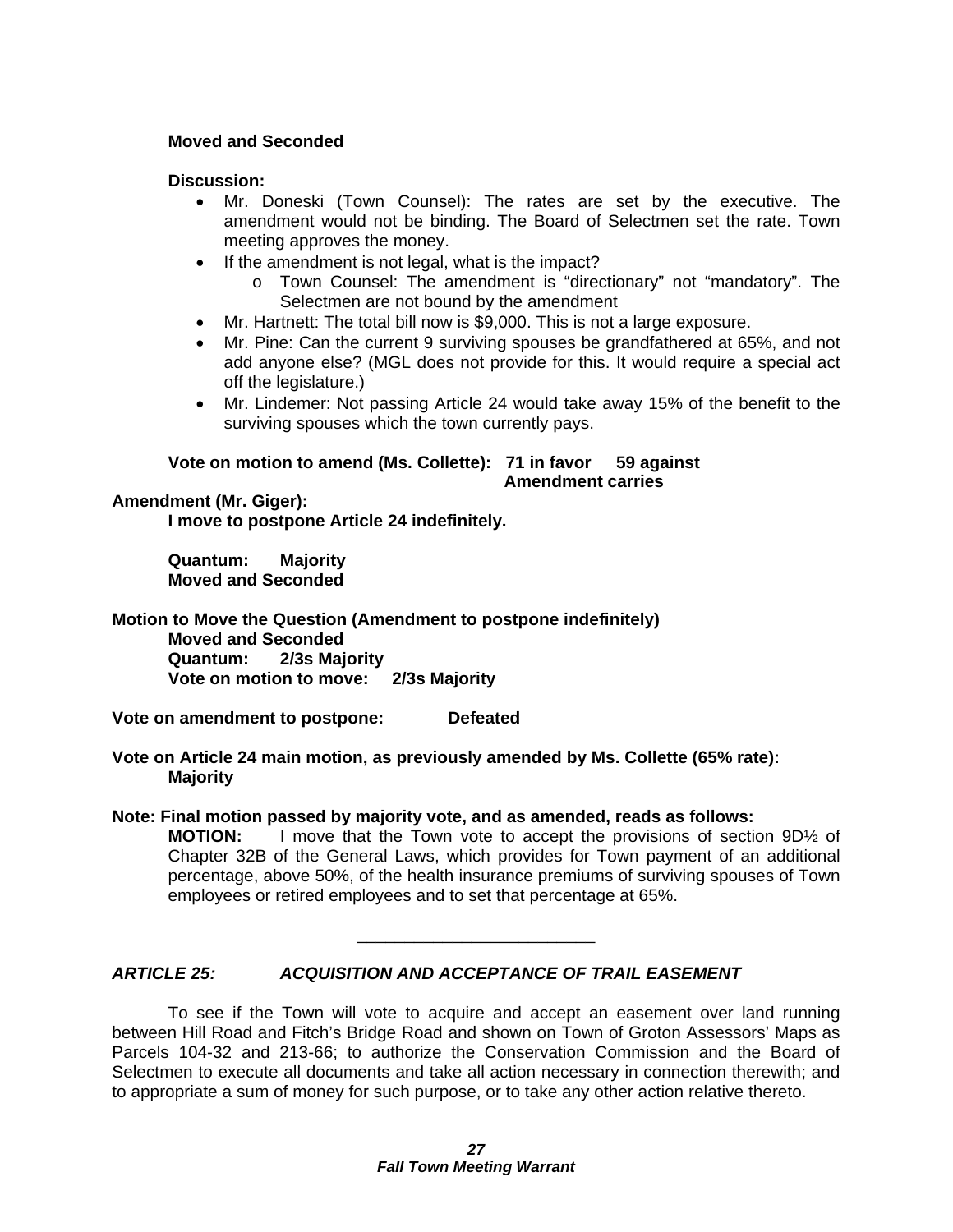# *BOARD OF SELECTMEN*

# **Board of Selectmen:** *Recommended Unanimously* **Finance Committee:** *Recommended Unanimously*

**Summary***: This article seeks approval for acquisition of an easement over land currently owned by the Boston and Maine Corporation, which is the subject of a right of first refusal previously given to the Town by the Massachusetts Executive Office of Transportation under Chapter 161C of the General Laws and which has been the subject of litigation regarding the Town's exercise of the right of first refusal. Acquisition of the easement will take place in connection with settlement of the litigation.* 

# **ACQUISITION AND ACCEPTANCE OF EASEMENT Mover: Peter Cunningham**

**MOTION:** I move that the Town vote to acquire and accept an easement over land running between Hill Road and Fitch's Bridge Road and shown on Town of Groton Assessors' Maps as Parcels 104-32 and 213-66; and to authorize the Conservation Commission and the Board of Selectmen to execute all documents and take all action necessary in connection therewith.

# **Quantum of Town Meeting Vote: Majority**

#### **Moved and Seconded**

**Minutes:** 

- Mr. Cunningham: Expressed thanks to the Shattuck family for agreeing to this easement.
- Mr. Easom: Conservation Commission supports this article.
- Greenway Committee supports this article.
- Mr. Giger: Planning Board supports this article

**Vote on Article 25 main motion: Majority** 

# *ARTICLE 26: LEGAL AND SURVEY EXPENSES – JENKINS ROAD*

 To see if the Town will vote to raise and appropriate, transfer from available funds, and/or borrow a sum or sums of money for legal and surveying expenses to locate the borders of Jenkins Road as they are related to Parcels I-37 and I-37B as shown on the former Groton Assessors' maps, or to take any other action relative thereto.

\_\_\_\_\_\_\_\_\_\_\_\_\_\_\_\_\_\_\_\_\_\_\_\_\_

# *BOARD OF SELECTMEN*

**Board of Selectmen:** *Recommended Unanimously* **Finance Committee:** *Recommended Unanimously*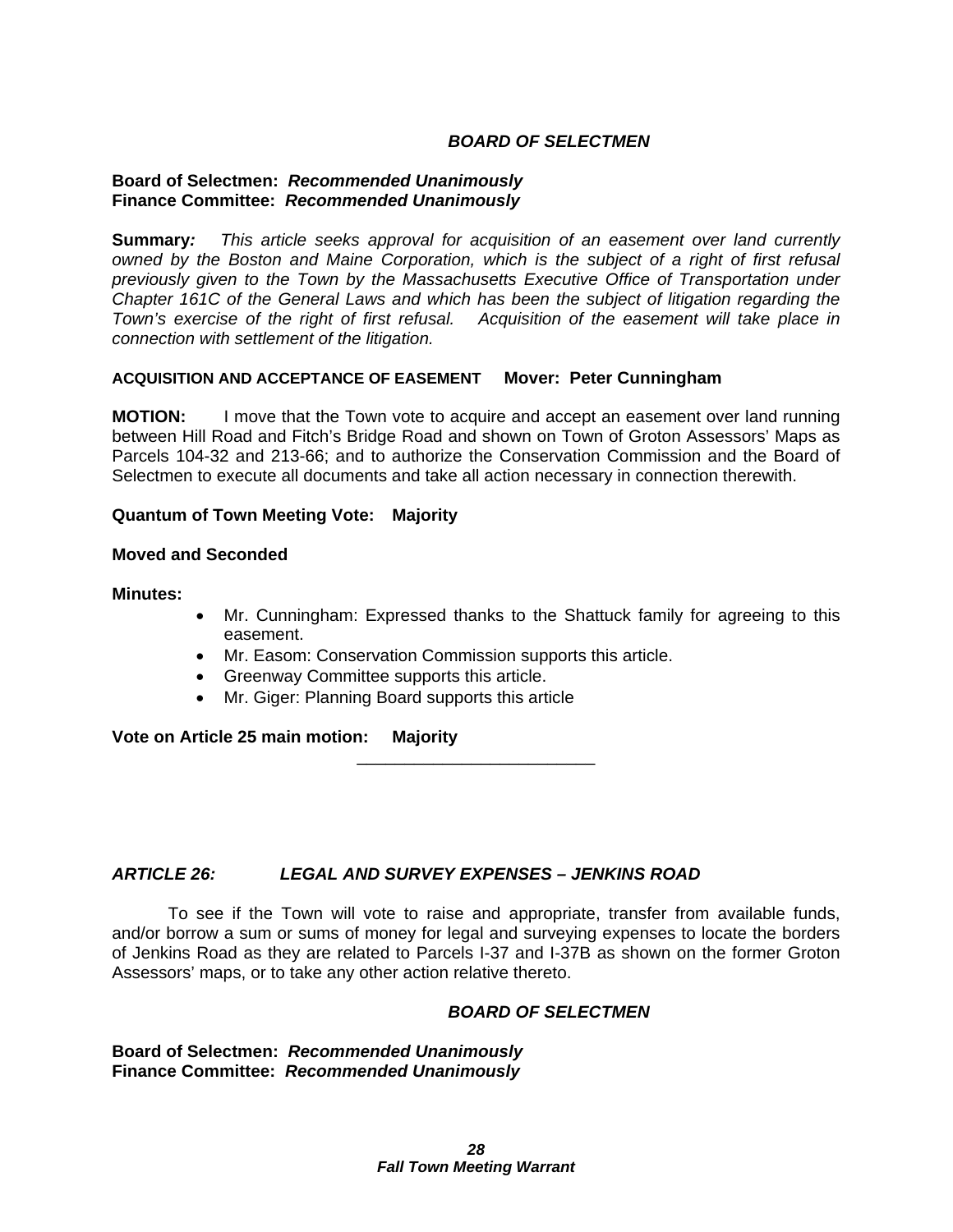**Summary:** *This article seeks funding for the Board of Selectmen and Trails Committee to conduct a survey and seek a judicial decision on the legal status and rights of public access over Jenkins Road from Farmers and Mechanics Property to Fitch's Bridge. These actions are*  for the purpose of allowing the Town to protect its property rights in Jenkins Road and provide *important public access along the Nashua River.* 

# **Mover: Anna Eliot**

**MOTION:** I move that the Town vote to transfer the sum of \$6,000 from the Excess and Deficiency Fund (Free Cash) for surveying expenses to locate the borders of Jenkins Road as they are related to Parcels I-37 and I-37B as shown on the former Groton Assessors' maps.

# **Quantum of Town Meeting Vote: Majority**

# **Moved and Seconded**

**Minutes:** 

- Presentation by the Trails Committee
- Conservation Commission will contribute \$10,000 in addition
- Planning Board supports by unanimous vote
- Board of Selectmen is 4 to 1 in favor. The Board needs the information from this survey to decide upon a course of action.
- Finance Committee does not support this article

# **Vote on Article 26 main motion: Majority**

# **Meeting adjourned at 9:03 PM (October 25, 2010)**

Hereof fail not and make return of your doings to the Town Clerk on or before time of said meeting.

\_\_\_\_\_\_\_\_\_\_\_\_\_\_\_\_\_\_\_\_\_\_\_\_\_

Given under our hands this  $27<sup>th</sup>$  Day of September in the year of our Lord Two Thousand Ten.

 *Stuart M. Schulman* Stuart M. Schulman, Chairman

 *Anna Eliot* Anna Eliot, Vice-Chairman

 *George F. Dillon, Jr.* George F. Dillon, Jr., Clerk

 *Peter S. Cunningham* Peter S. Cunningham, Member